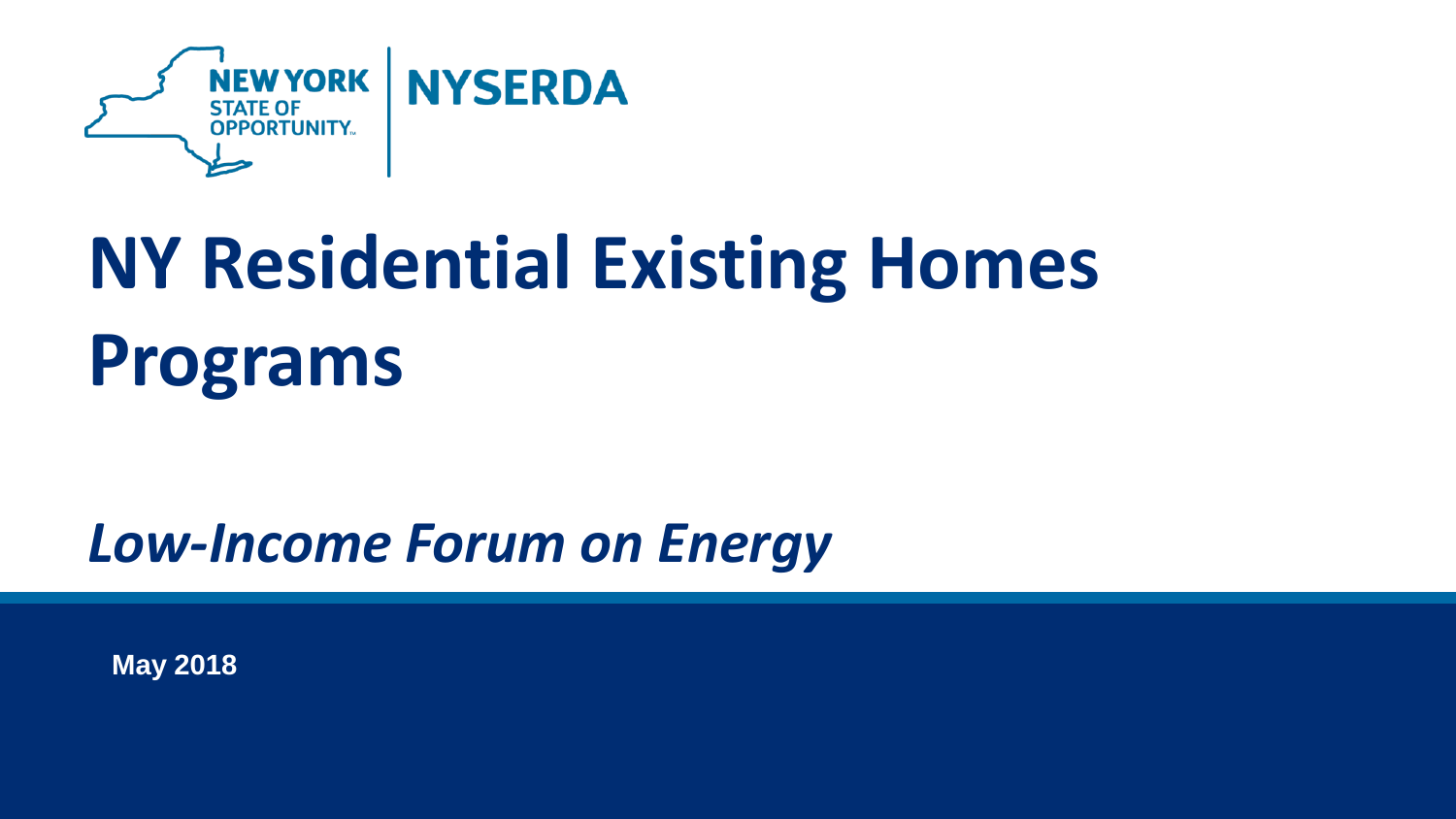# **Agenda**

- What is NYSERDA?
- The Home Energy Assessment and Energy Efficiency Programs
	- Overview of EmPower New York
	- Overview of Assisted Home Performance with ENERGY STAR
	- Overview of Home Performance with ENERGY STAR
	- NYSERDA Financing Options
- Implementation Partners
- Upcoming Program Changes
- Recycling Mercury Thermostats
- Questions and Answers

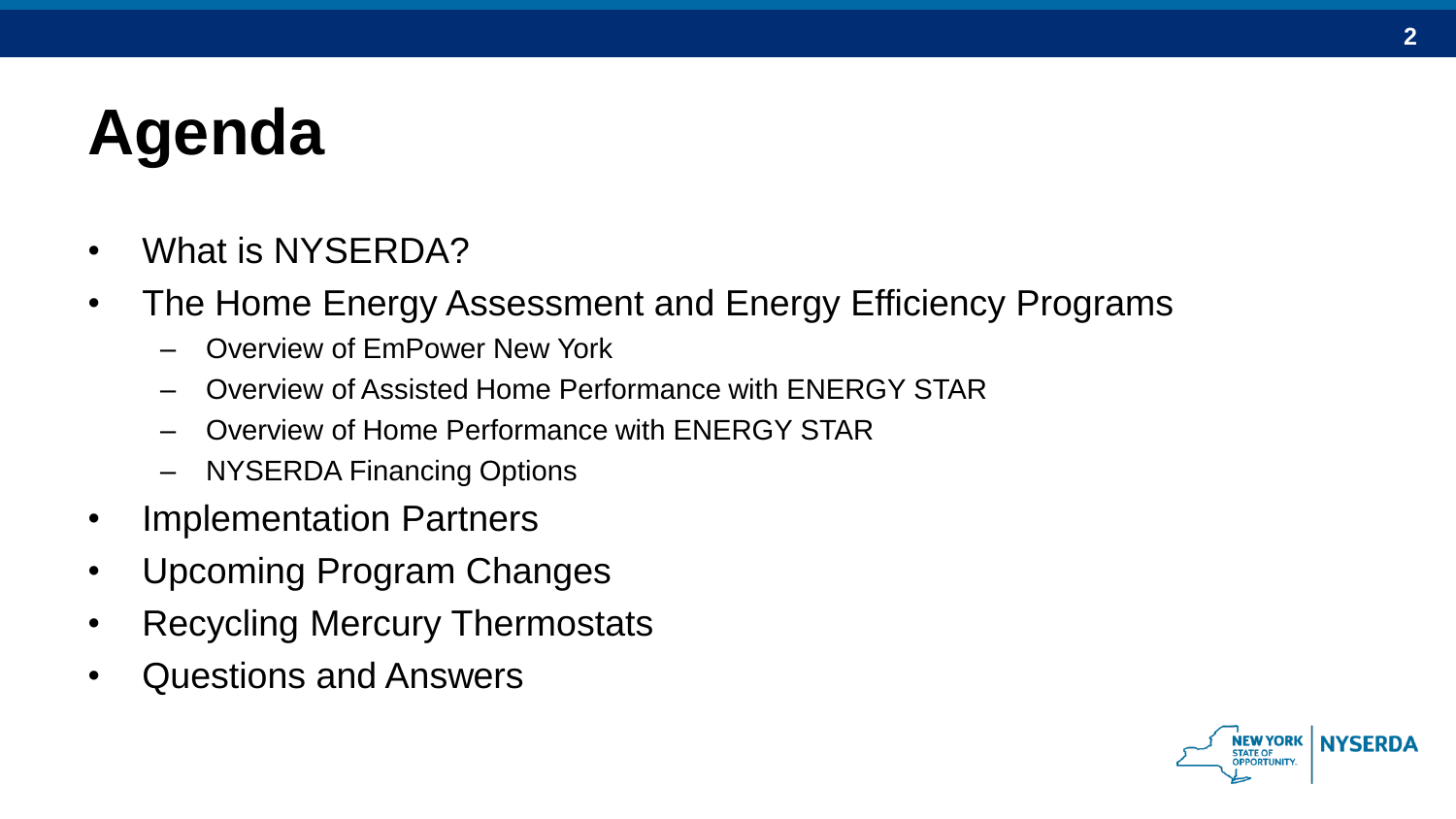## **New York State Energy Research and Development Authority (NYSERDA)**

NYSERDA, a public benefit corporation, offers objective information and analysis, innovative programs, technical expertise and funding to help New Yorkers increase energy efficiency, save money, use renewable energy, and reduce their reliance on fossil fuels.

NYSERDA professionals work to protect our environment and create clean-energy jobs. NYSERDA has been developing partnerships to advance innovative energy solutions in New York since 1975

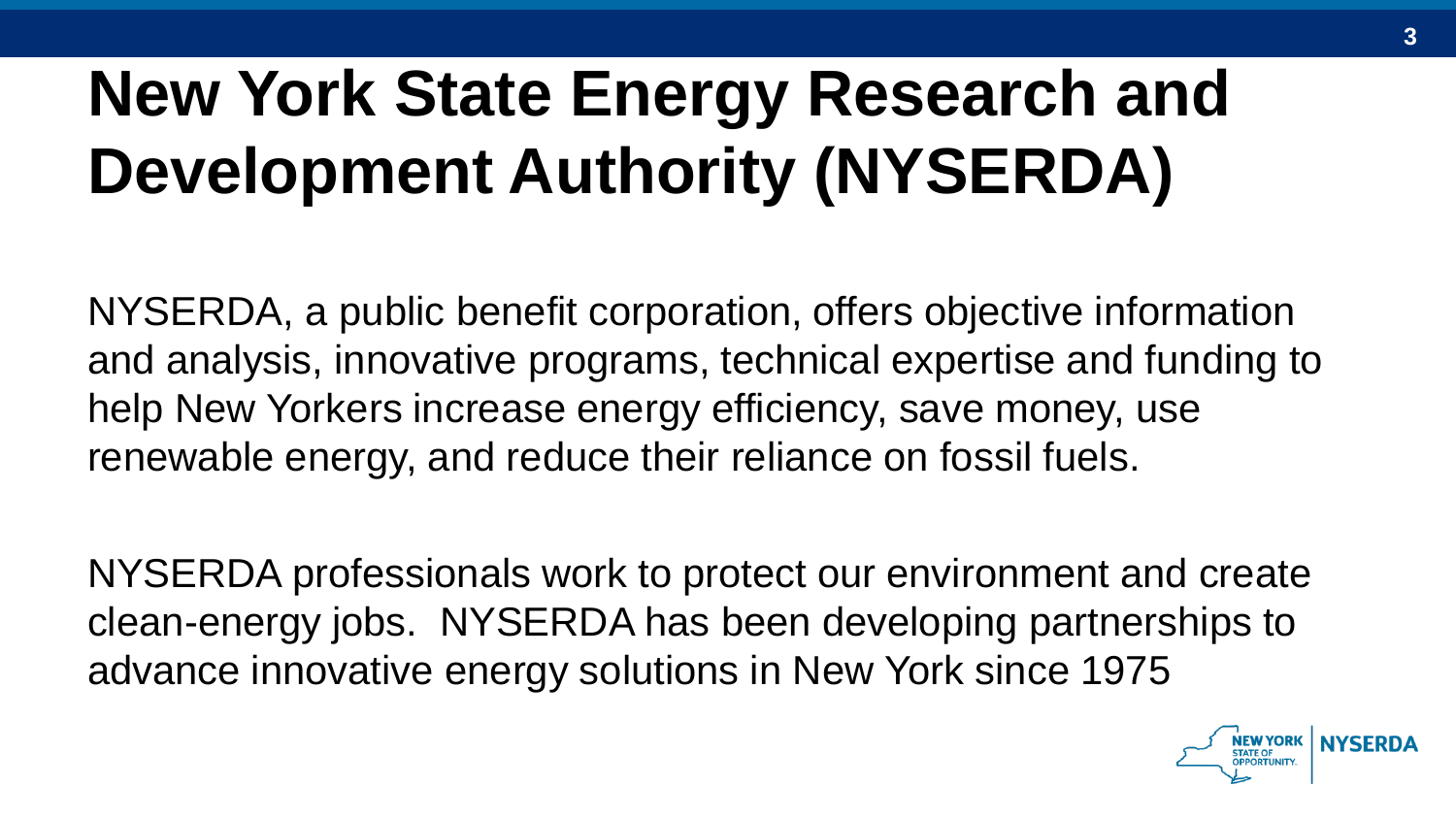# **Current Residential Energy Efficiency Programs**

- **EmPower New York**
	- Low Income (<60% of State Median Income)
	- Free services
- **Assisted Home Performance with ENERGY STAR®**
	- Moderate Income (<80% of Area Median Income)
	- Reduced cost services
- **Home Performance with ENERGY STAR®**
	- Market Rate (>80% of Area Median Income)

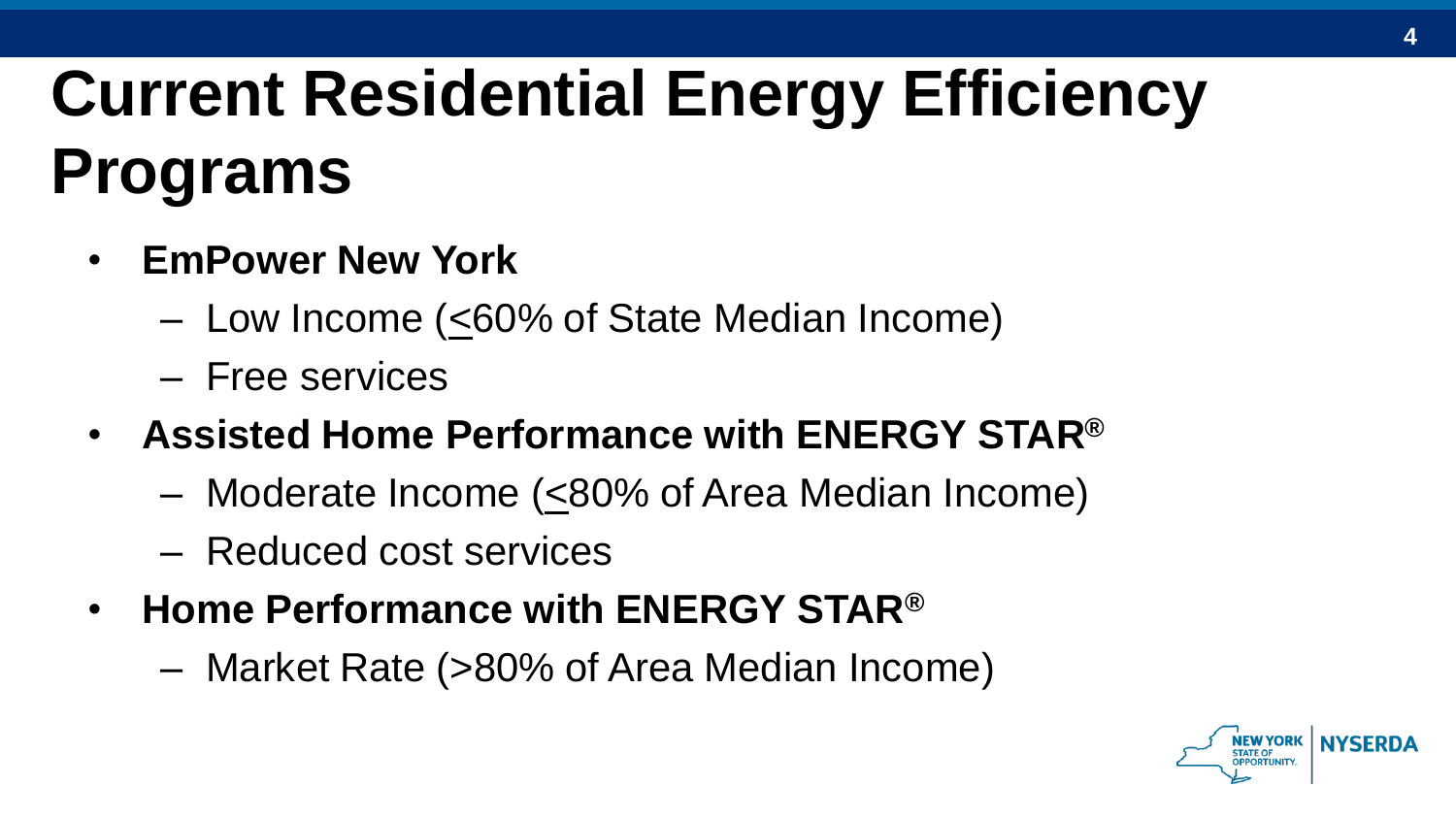### **Residential Energy Efficiency Program Options**

https://www.nyserda. ny.gov/All - [Programs/Programs/](https://www.nyserda.ny.gov/All-Programs/Programs/Home-Energy-Efficiency-Upgrades) Home-Energy-Efficiency -Upgrades

**Business Communities Residents Partners Researchers NYSERDA** & Industry & Governments & Homeowners & Investors **5** SHARE:  $f \lor \infty$ Programs & Services Find a Contractor About NYSERDA Contact Us

**4 BACK TO PROGRAMS & SERVICES** 

#### **Home Energy Efficiency Programs**

Improving the energy efficiency of your home is a smart investment. NYSERDA offers a range of residential programs designed to help New York State residents identify areas where their homes are driving up energy costs and provide assistance in completing energy efficiency improvements for a healthier, more comfortable home.

It starts with a home energy assessment, conducted by trained and experienced Home Performance contractors, which gives you a top-to bottom look at where your home is wasting energy. You receive a detailed list of recommended improvements that can include everything from added insulation and energy efficient lighting to a high-efficiency heating system and ENERGY STAR" certified appliances.

Find the program that best suits your needs by entering your County and the number of people living in your house or apartment. Use the chart below to see the maximum income level allowed by each program.

County: Choose  $\overline{\mathbf{v}}$ 

Number of People Living in House/Apartment: Choose ▼

Update

|                                    | <b>Home Performance with ENERGY</b><br><b>STAR</b> <sup>5</sup>                      | <b>Assisted Home Performance with</b><br><b>ENERGY STAR®</b>                         | <b>EmPower New York</b>                                                                        |
|------------------------------------|--------------------------------------------------------------------------------------|--------------------------------------------------------------------------------------|------------------------------------------------------------------------------------------------|
| <b>Eligibility</b>                 | Own or rent" a<br>single-family home<br>or<br>multifamily home with<br>up to 4 units | Own or rent" a<br>single-family home<br>ΩF<br>multifamily home with<br>up to 4 units | Own or rent" a<br>single-family home<br>or<br>live in a building with<br>100 or fewer units    |
| <b>Income Guidelines</b>           | No income restrictions                                                               | Household income is less than: \$                                                    | Household income less than: \$<br>o٢<br>participate in a utility payment<br>assistance program |
| <b>Home Energy Assessment Cost</b> | Free or reduced for most New<br>Yorkers                                              | Free                                                                                 | Free                                                                                           |
| <b>Income Eligible Discounts</b>   | Not applicable                                                                       | Up to 50%                                                                            | 100%                                                                                           |
| <b>Loan Interest Rate</b>          | 4.99 - 7.49%**                                                                       | $3.49 - 3.99\%$ **                                                                   | Improvements are 100% covered                                                                  |
| <b>Additional Information</b>      | <b>Learn More</b>                                                                    | Learn More                                                                           | Learn More                                                                                     |
|                                    | <b>Apply Now</b>                                                                     | <b>Apply Now</b>                                                                     | <b>Apply Now</b>                                                                               |

\*Renters need permission from Landlords to move forward

\*\*NYSERDA offers lower interest rates to lower income New Yorkers and those who cannot qualify for traditional financing. Use the interest rate estimator to determine which interes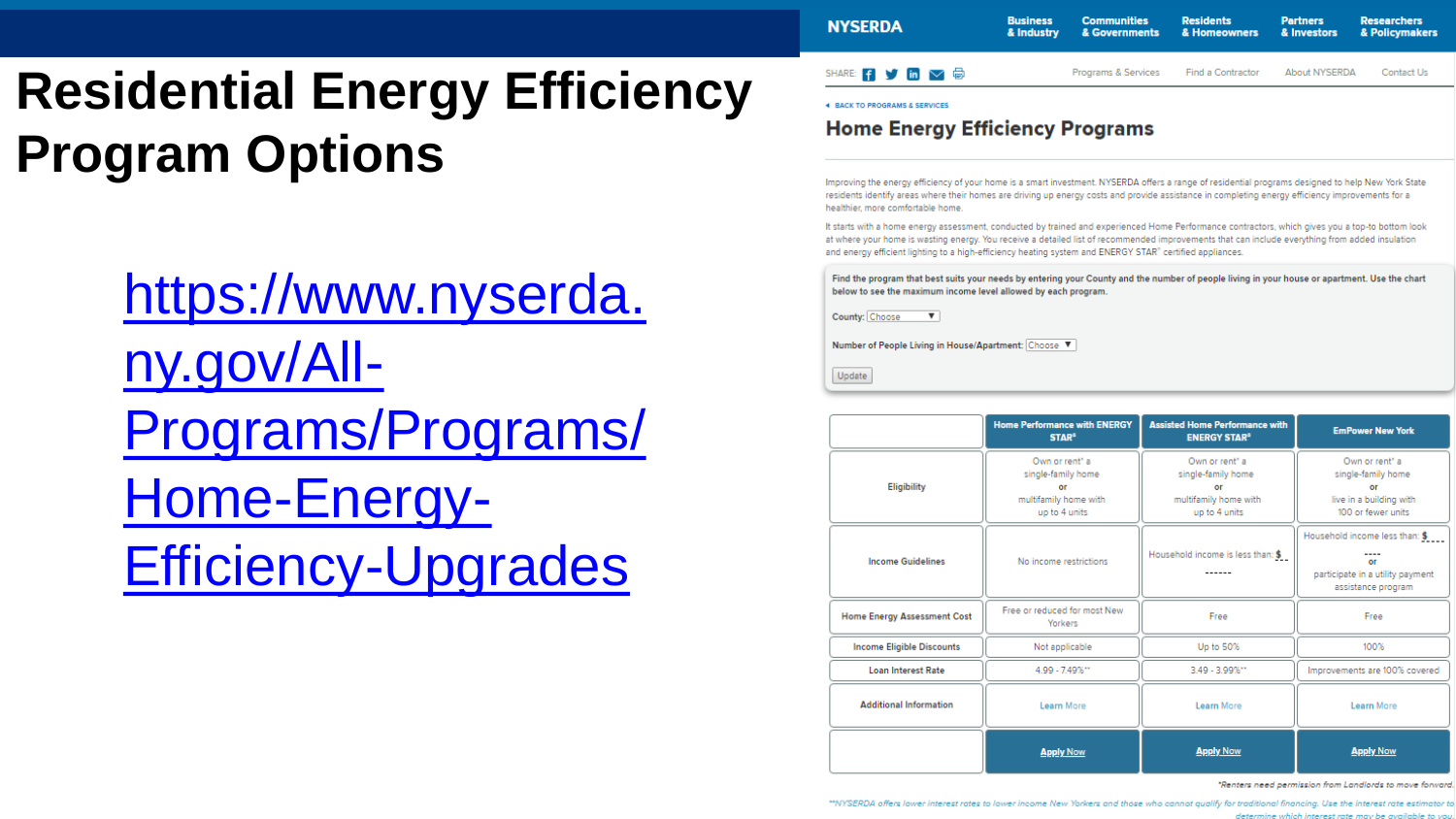### **What we do…**

- A comprehensive review of a home's energy performance which requires an understanding of the dynamic interaction among home systems performed by a BPI GoldStar contractor approved to work in NYSERDA's Residential Energy Efficiency Programs.
	- Heating and cooling systems & thermostats
	- Water heaters
	- **Appliances**
	- Energy Efficient Lighting, LED bulbs
	- Shell Improvements, insulation and air sealing
	- Ventilation
	- Health & Safety

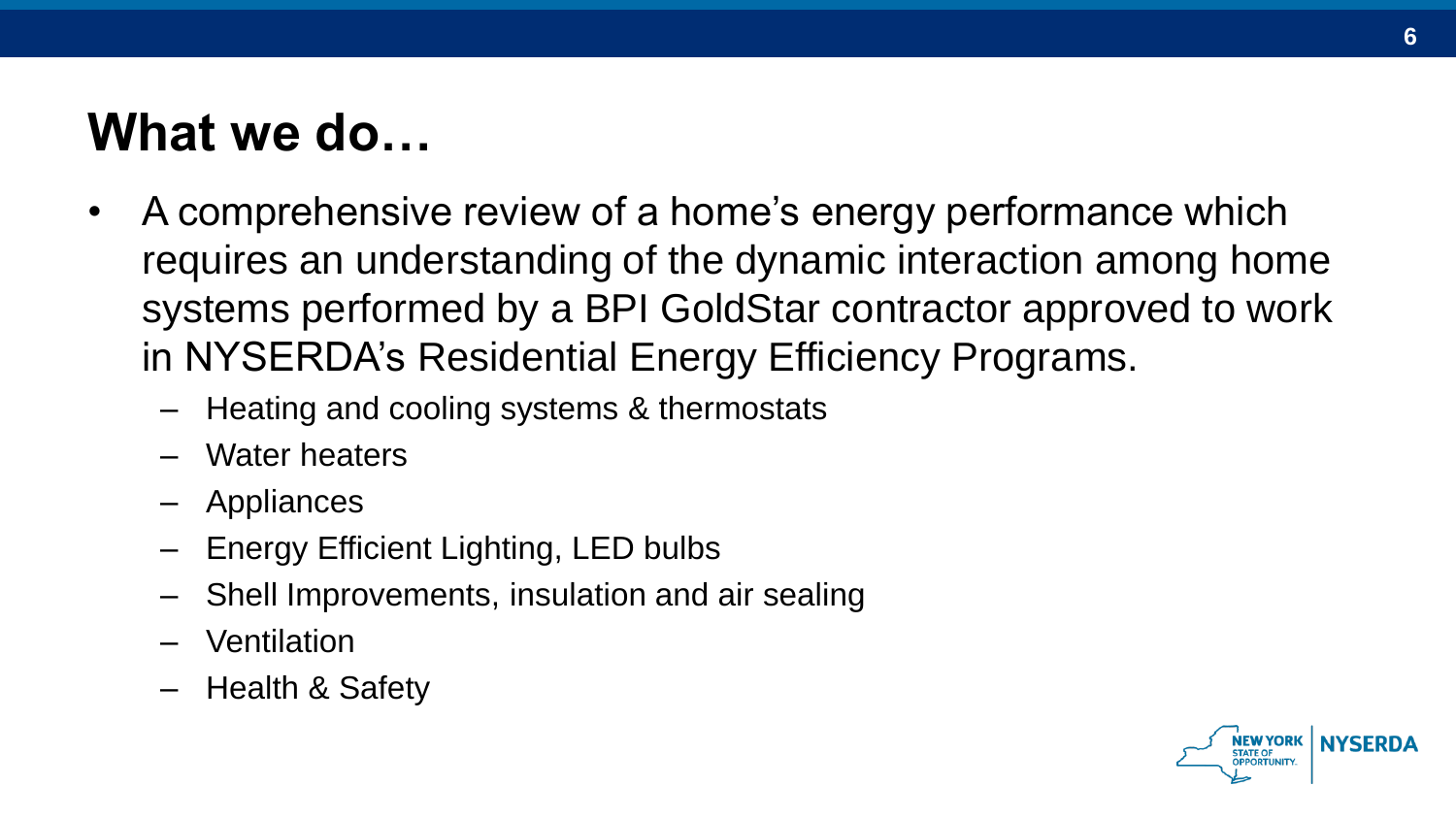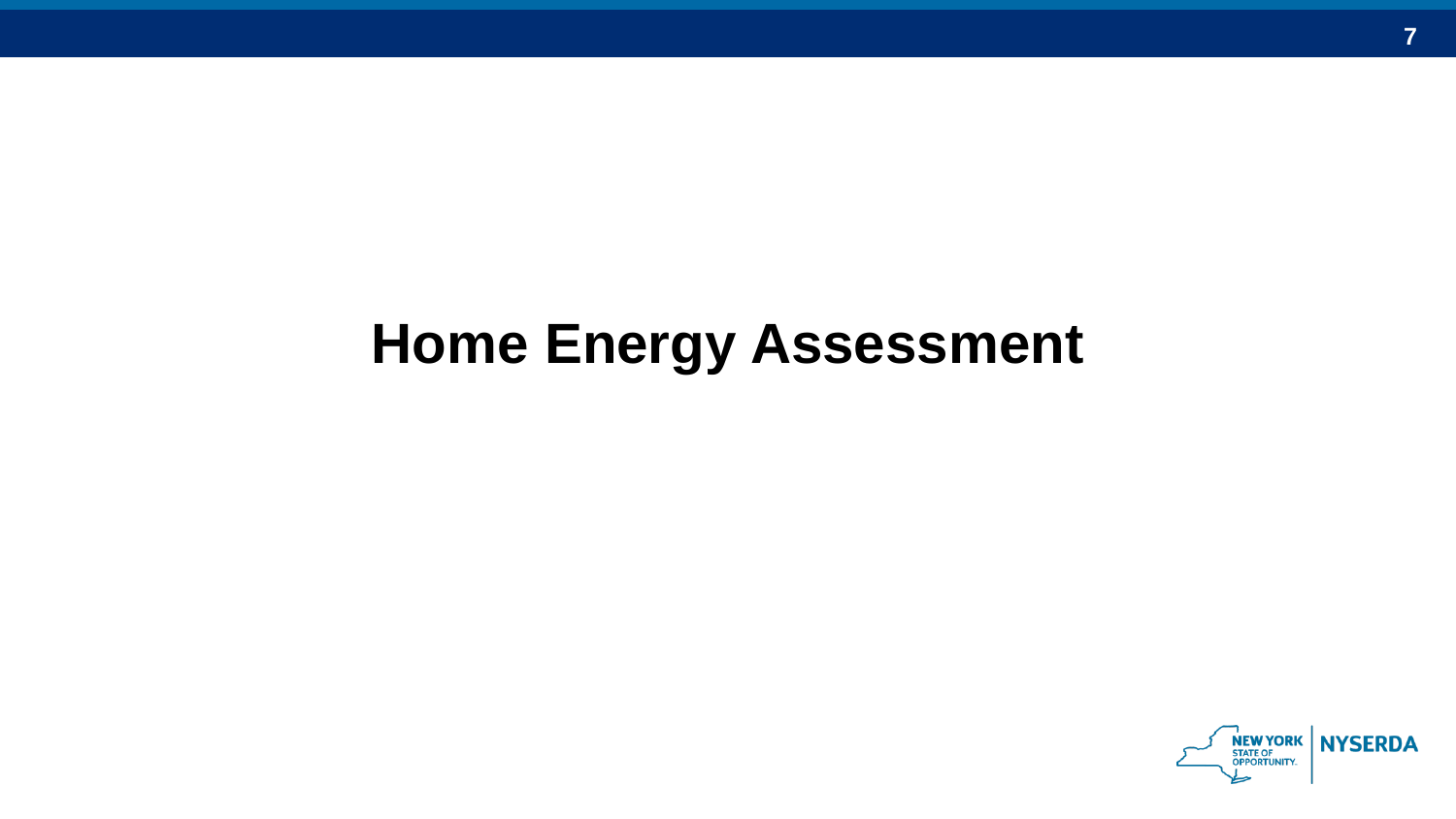- What is a Home Energy Assessment
	- The Home Energy Assessment provides a top-tobottom look at opportunities for energy improvements.
	- Identifies the root cause of any drafts, inconsistent temperatures, heating and cooling system failures, or other problems a homeowner may be experiencing.
	- Health and safety checks are included.

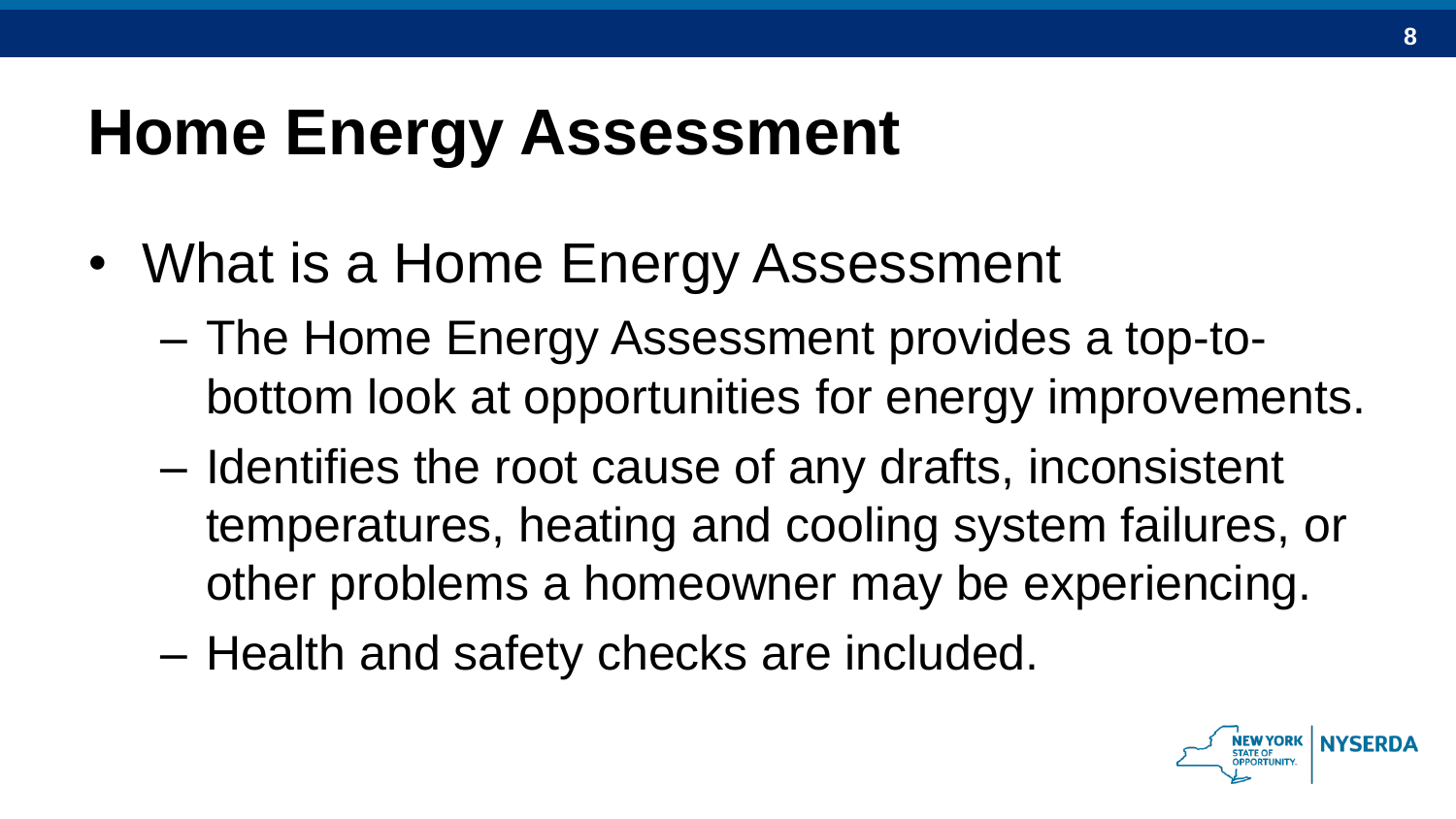- What a Homeowner should expect:
	- A typical Assessment should take 2-3 hours.
	- Homeowner will need to be present.
	- Homeowner is encouraged to accompany contractor.
	- Contractor will likely perform combustion analyst testing and run a blower door.

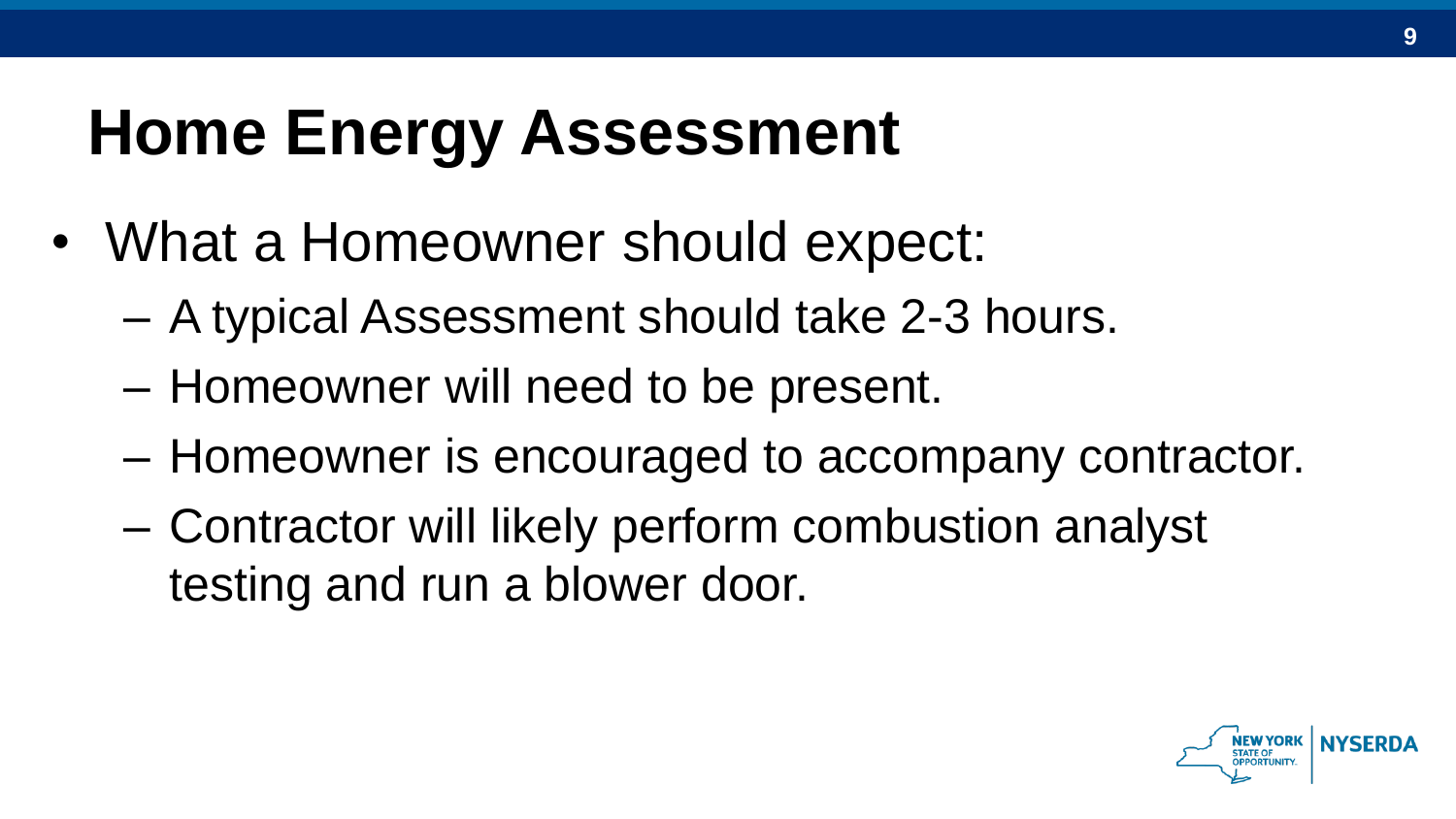- For households earning < 200% AMI, the Home Energy Assessment is provided at no cost
- For households earning between 200% and 400% of the AMI the Home Energy Assessment is provided at a reduced cost.
- For households earning more than 400% of the AMI, the Home Energy Assessment is provided at cost to the homeowner.

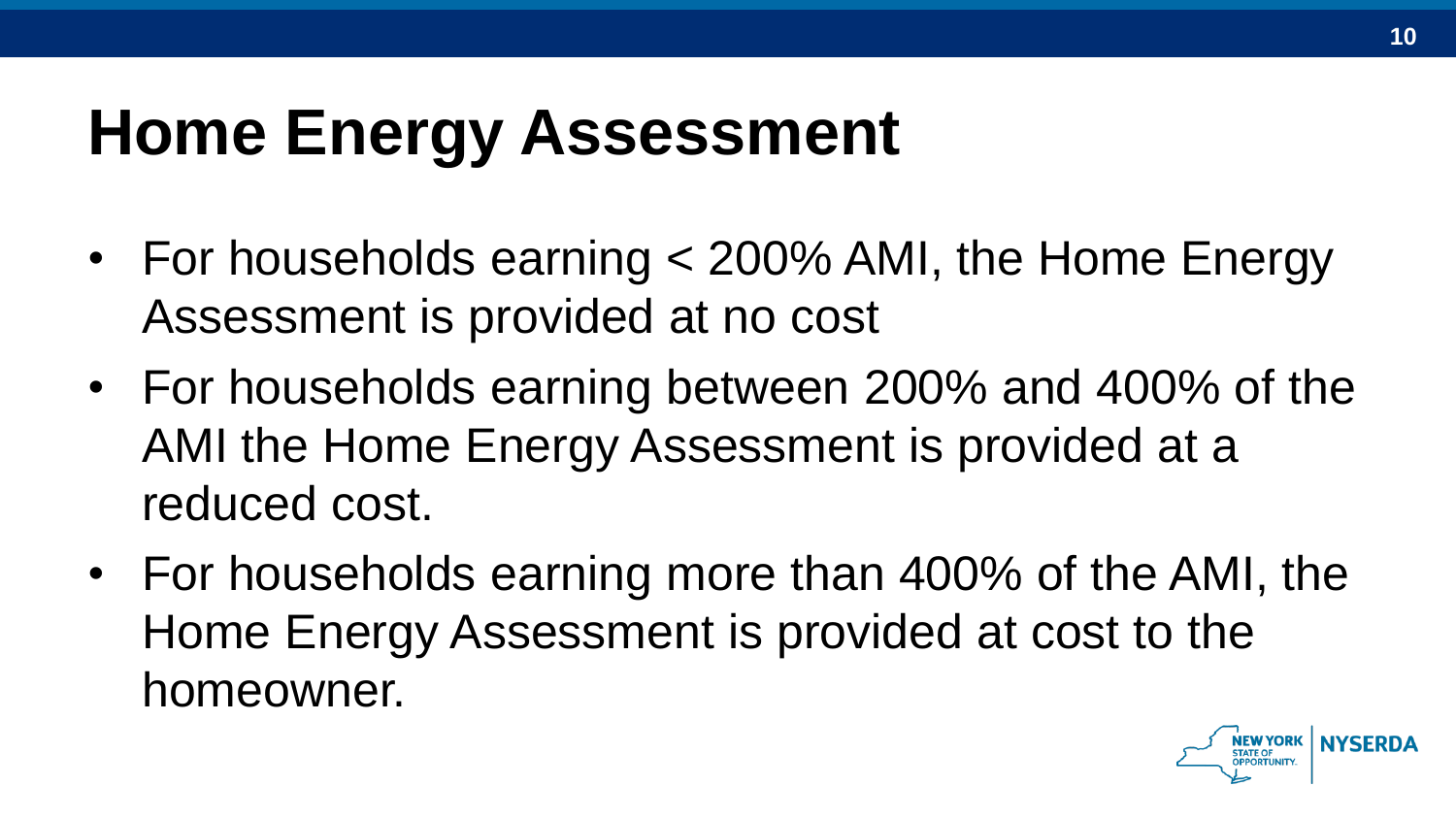### **Home Energy Assessment Eligibility**

### • Income Chart

DETERMINE YOUR HOUSEHOLD INCOME RANGE If your household income is greater than \$43,120. use the chart below to find where it falls in relation to your county's median income. This will determine

the cost, to you, of your home energy assessment (if any).

- 1. Find your county (this is where the home you wish to have assessed is located)
- 2. Use the corresponding columns to find the range that includes your household income.
- 3. Check the appropriate box on the front of the application.
- 4. Use your household income range from the chart below and the **chart to the right** to determine the cost, to you. of your assessment (if any).

#### **HOME ENERGY ASSESSMENT FEE SCHEDULE**

| Household<br>Income | <b>Single-Family Homes</b><br>Less than 3,500 Square Feet" |                                         | 2-4 Unit Residential Building or<br>Single Family Homes ≥ 3,500 Square Feet* |                                         |  |
|---------------------|------------------------------------------------------------|-----------------------------------------|------------------------------------------------------------------------------|-----------------------------------------|--|
| Range               | Cost to<br><b>Customer</b>                                 | <b>NYSERDA Payment</b><br>to Contractor | Cost to<br><b>Customer</b>                                                   | <b>NYSERDA Payment</b><br>to Contractor |  |
| $\leq 80\%$ AMI     | $-0-$                                                      | \$250                                   | $-0-$                                                                        | \$400                                   |  |
| $< 200\%$ AMI       | $-0-$                                                      | \$250                                   | $-0-$                                                                        | \$400                                   |  |
| 201-250% AMI        | \$50                                                       | \$200                                   | \$80                                                                         | \$320                                   |  |
| 251-300% AMI        | \$100                                                      | \$150                                   | \$160                                                                        | \$240                                   |  |
| 301-350% AMI        | \$150                                                      | \$100                                   | \$240                                                                        | \$160                                   |  |
| 351-400% AMI        | \$200                                                      | \$50                                    | \$320                                                                        | \$80                                    |  |
| >400% AMI           | Market Rate                                                | $-0-$                                   | Market Rate                                                                  | $-0-$                                   |  |

"Above grade conditioned space.

| <b>HOUSEHOLD INCOME GUIDELINES 2018</b> |          |           |           |              |           |              |
|-----------------------------------------|----------|-----------|-----------|--------------|-----------|--------------|
| <b>County Name</b>                      | ≤ 80%    | < 200%    | < 250%    | $\leq 300\%$ | ≤ 350%    | $\leq 400\%$ |
| Albany                                  | \$66,480 | \$166,200 | \$207.750 | \$249,300    | \$290,850 | \$332,400    |
| Allegany                                | \$43,120 | \$107,800 | \$134.750 | \$161,700    | \$188,650 | \$215,600    |
| <b>Broome</b>                           | \$52,560 | \$131.400 | \$164,250 | \$197,100    | \$229.950 | \$262,800    |
| Cattaraugus                             | \$47,440 | \$118,600 | \$148.250 | \$177,900    | \$207,550 | \$237,200    |
| Cayuga                                  | \$52,480 | \$131,200 | \$164,000 | \$196,800    | \$229,600 | \$262.400    |
| Chautaugua                              | \$44,800 | \$112,000 | \$140,000 | \$168,000    | \$196,000 | \$224,000    |
| Chemung                                 | \$51,680 | \$129,200 | \$161,500 | \$193,800    | \$226,100 | \$258,400    |
| Chenango                                | \$45.280 | \$113,200 | \$141,500 | \$169,800    | \$198,100 | \$226,400    |
| Clinton                                 | \$55.440 | \$138,600 | \$173,250 | \$207,900    | \$242,550 | \$277,200    |
| Columbia                                | \$59,680 | \$149,200 | \$186,500 | \$223,800    | \$261,100 | \$298,400    |
| Cortland                                | \$51,920 | \$129,800 | \$162,250 | \$194,700    | \$227,150 | \$259,600    |
| <b>Delaware</b>                         | \$47,200 | \$118,000 | \$147,500 | \$177,000    | \$206,500 | \$236,000    |
| <b>Dutchess</b>                         | \$71,520 | \$178,800 | \$223,500 | \$268,200    | \$312,900 | \$357.600    |

#### *<u>YSERDA</u>*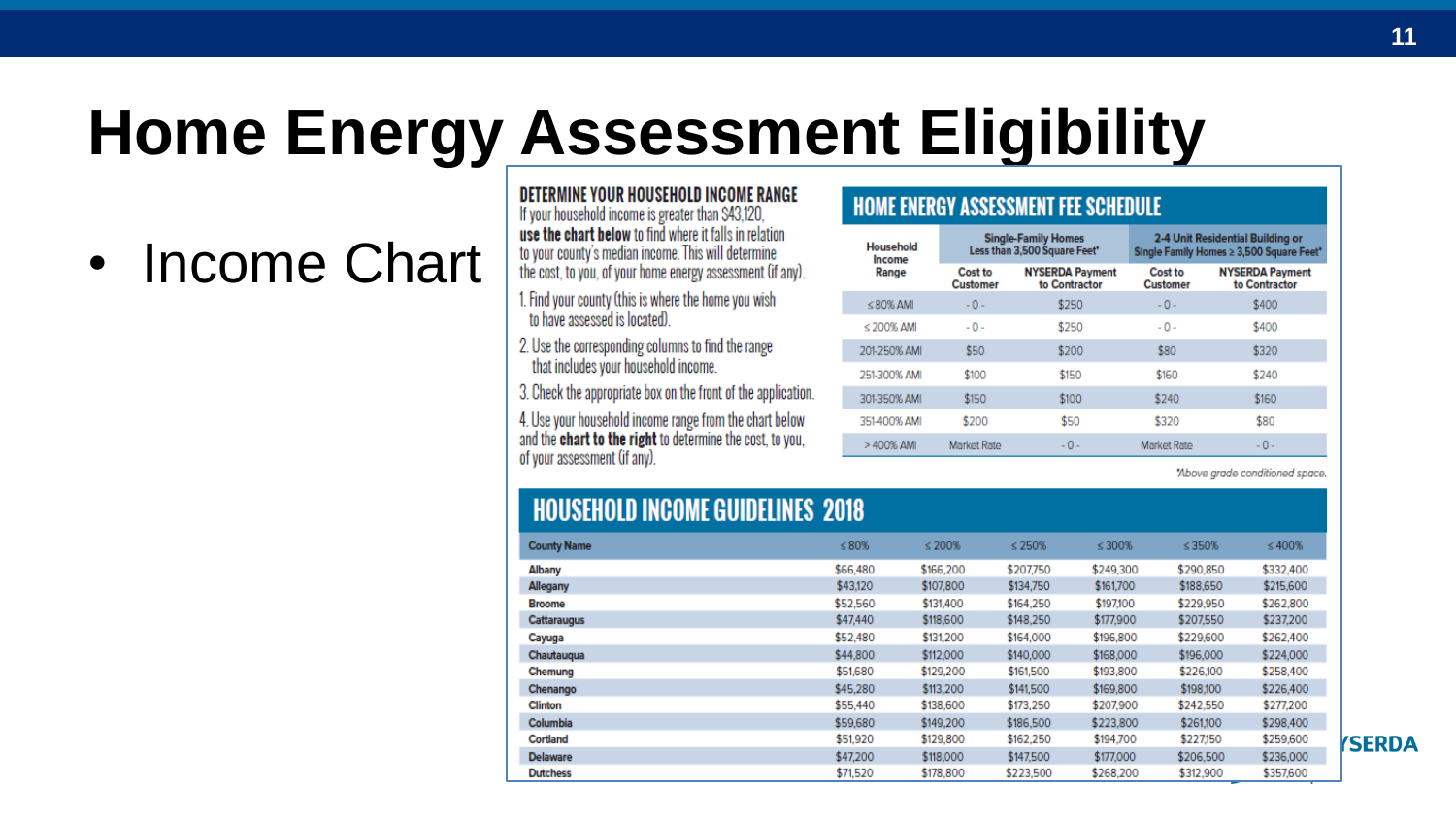## **Home Energy Assessment Eligibility**

- One Home Energy Assessment per owner per property.
- If a homeowner of a single family residence is eligible for a no-cost audit, the contractor is reimbursed \$250 for completing the audit.
- For homes over 3,500 square feet or 2-4 family homes, the contractor is reimbursed \$400 for completing a nocost audit.

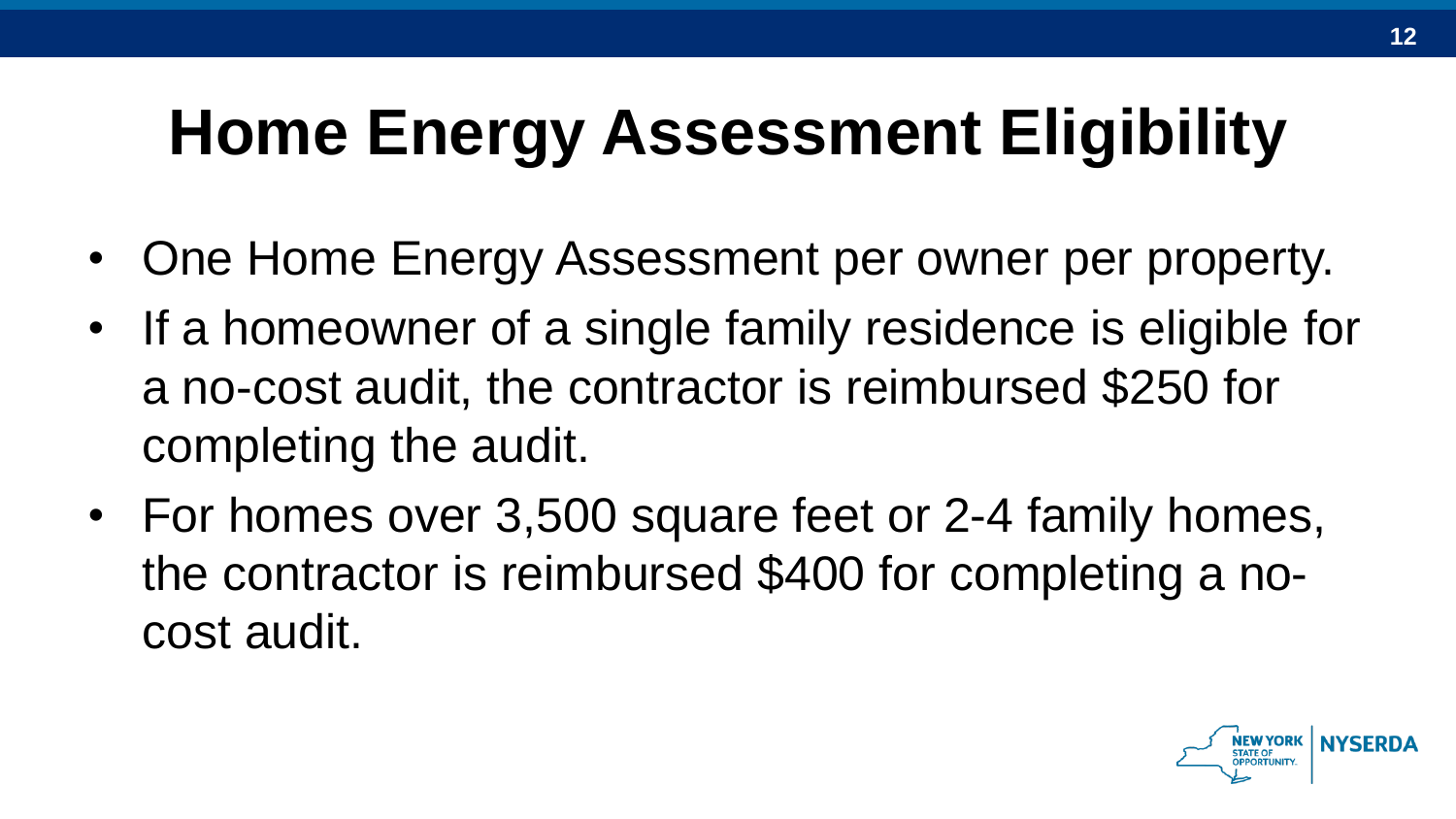### **Application Process:**

• Applying online is the quickest and easiest way to get started and is preferred by NYSERDA:

> [nyserda.ny.gov/All-Programs/Programs/Home-](https://www.nyserda.ny.gov/All-Programs/Programs/Home-Performance-With-ENERGY-STAR)Performance-With-ENERGY-STAR

• But [PDF version i](http://hpwescontractorsupport.com/wp-content/uploads/2016/08/3.2-HPwES-Assessment-Application_12_16.pdf)s available

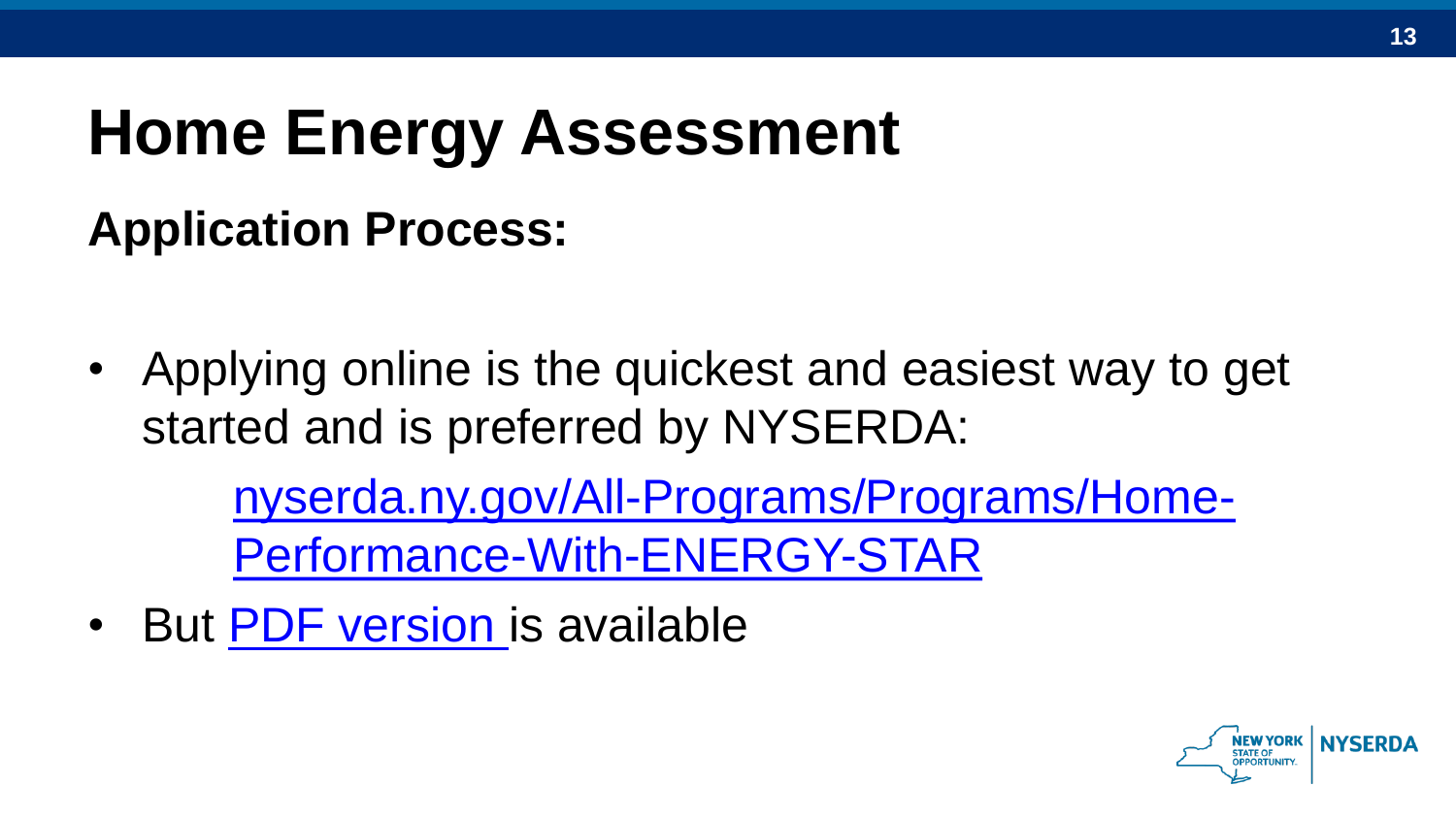### **EmPower New York**

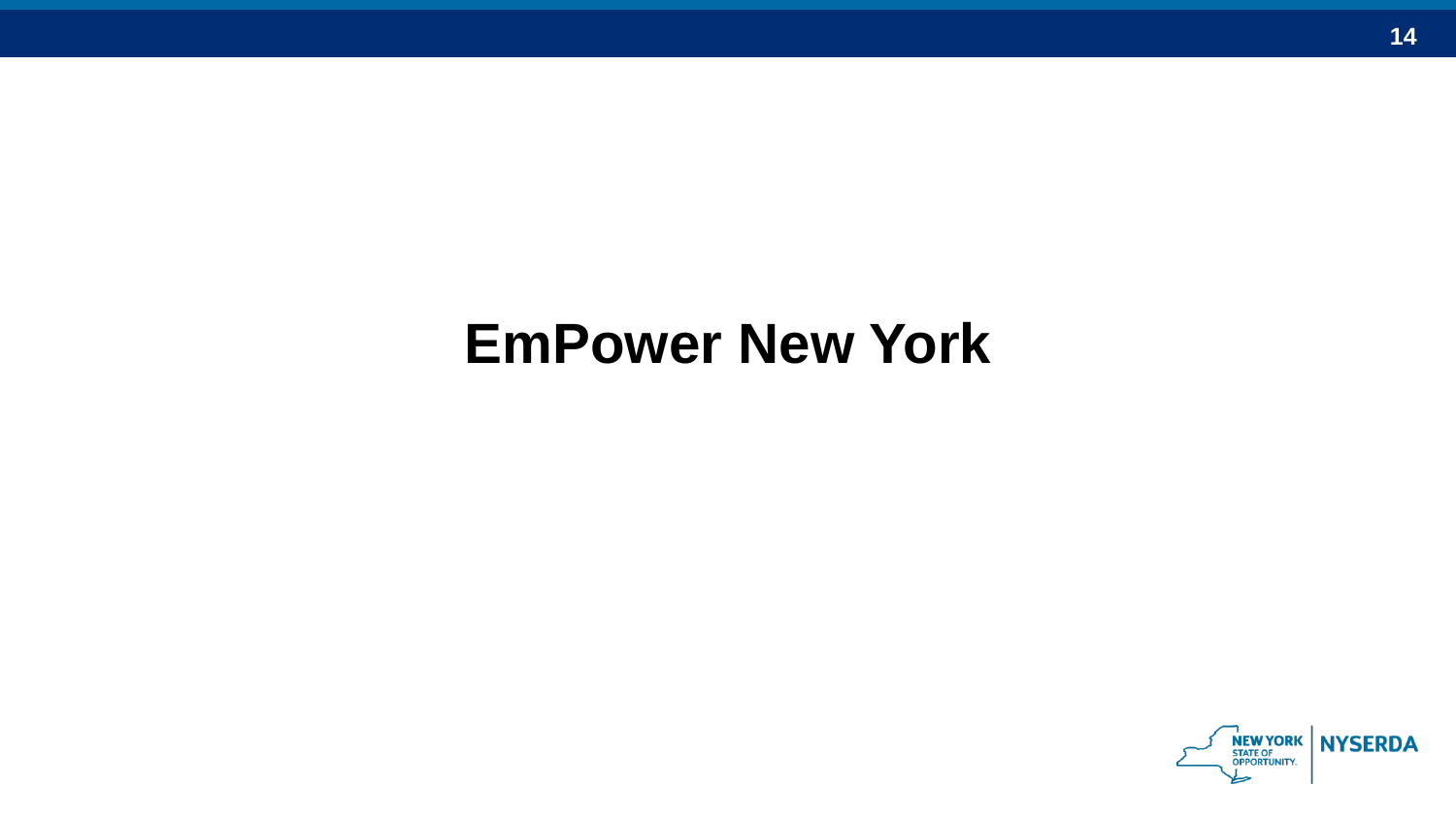### **EmPower New York Overview**

- The low income component of the programs  $( \leq 60\%$  State Median Income)
- EmPower New York manages its limited budget by setting production targets and assigning work to Participating Contractors
- Projects are typically assigned to Participating Contractor as one of two categories:
	- **Electric Reduction:** Typically restricted to minor electric savings measures, such as lights and refrigerator/freezer replacements.
	- **Home Performance:** Typically more comprehensive projects, usually involving insulation and air-sealing installations. THEW YORK | NYSERDA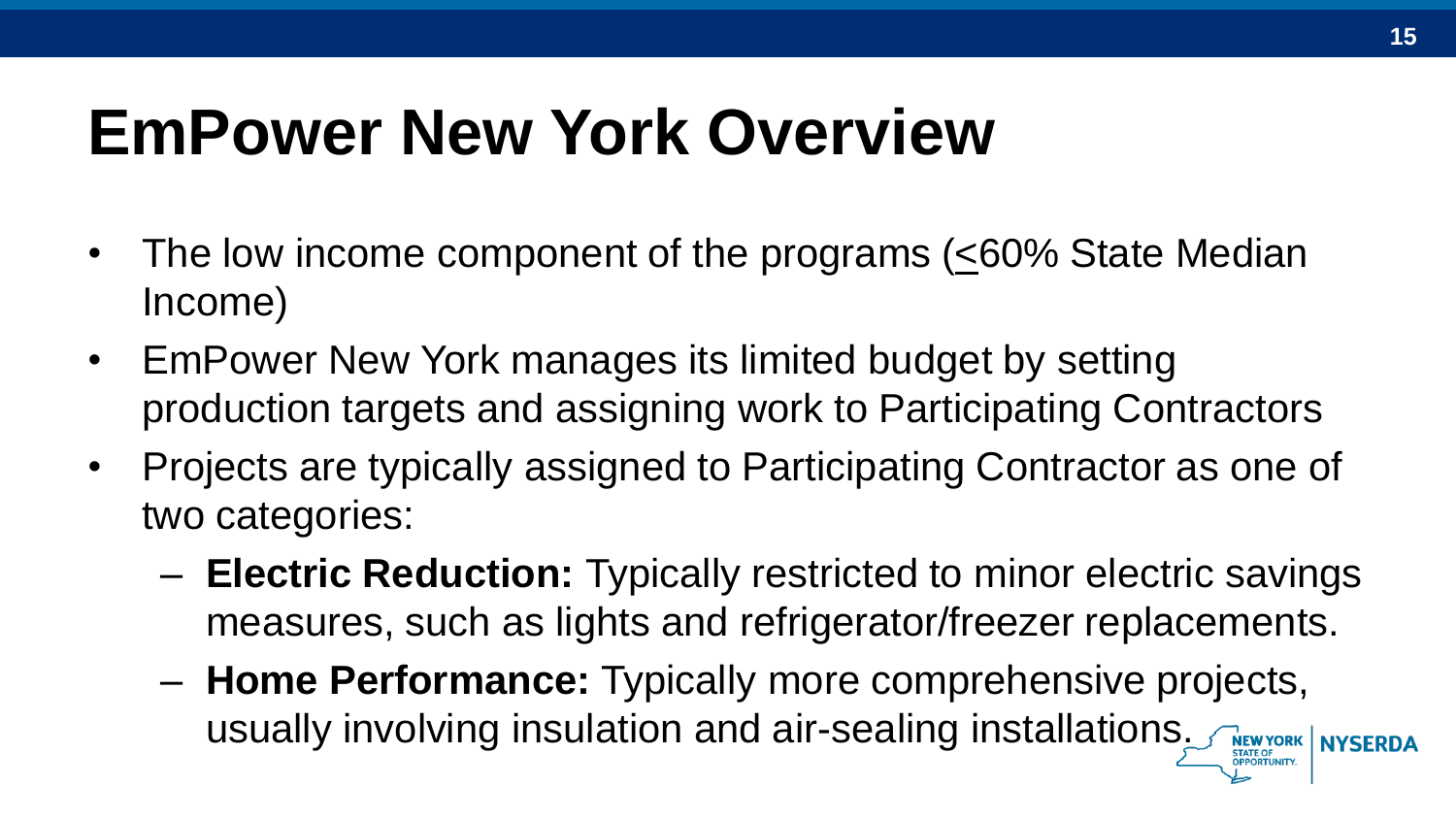### **EmPower New York Overview**

- Since 2004, and through March 2018, NYSERDA has served approximately 121.5 K homes/137.9 K units
- 126.6 M in annual kwh savings
- 1.8 M in annual MMBTu savings
- 41.9 M in annual \$ savings

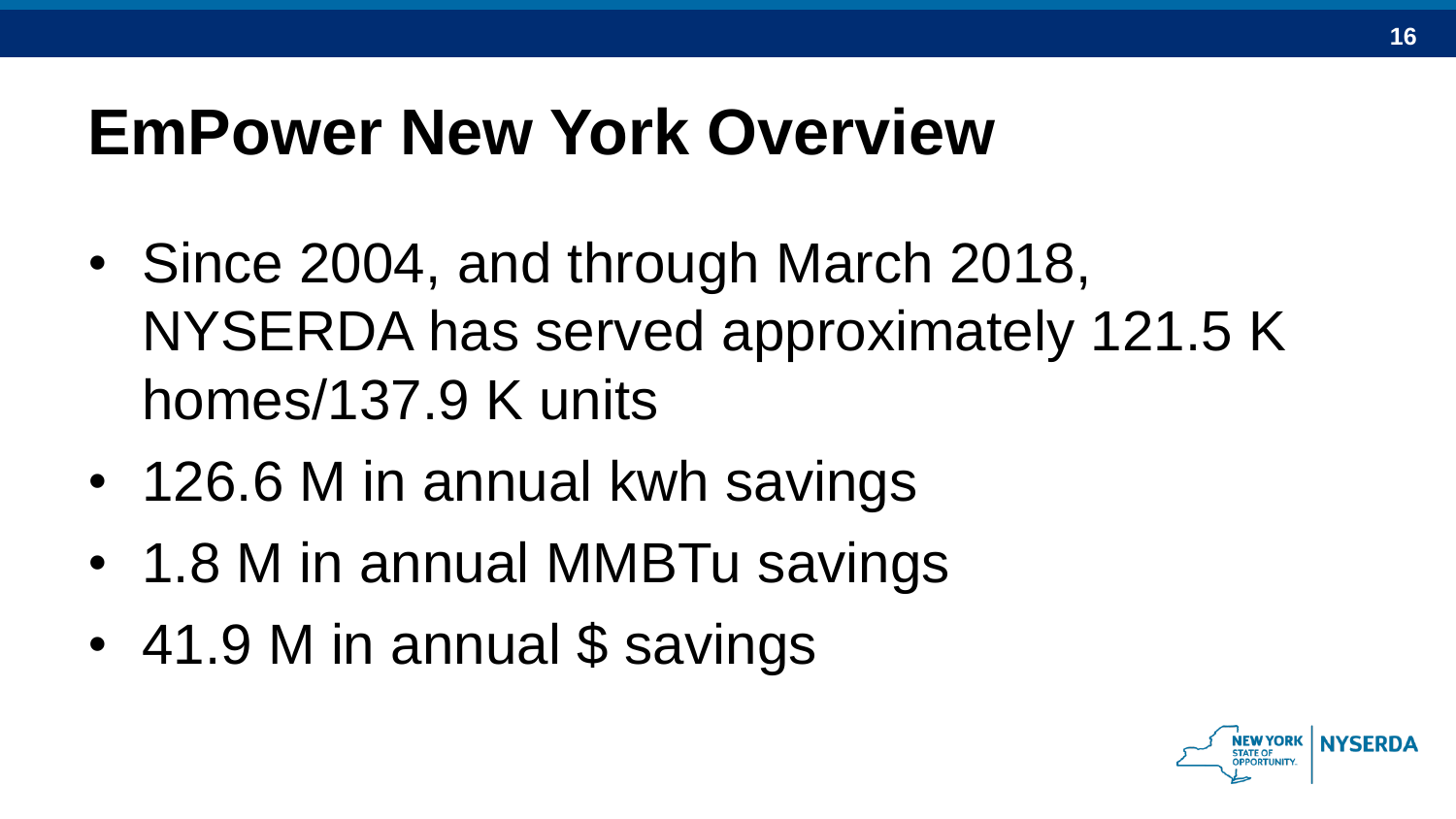## **EmPower: Customer Eligibility**

- Low Income (<60% of State Median Income)
- Owners of 1-4 family existing homes
- Renters in a single unit of a home with 4 units or fewer
	- Renters can receive Electric Reduction measures, or Home Performance measures with landlord authorization. Certain measures may required a landlord contribution.
- Renters in a building with 100 or fewer units
	- NYSERDA can serve units on a individual basis; however, if more than 4 units will be served, the project may be referred to the Multifamily Program
- Electric customer of Central Hudson, Con Edison, National Grid, NYSEG, Orange and Rockland, or Rochester Gas & Electric and pay SBC
	- Very limited funding for municipal electric customers
- Tenants responsible for paying utility bills

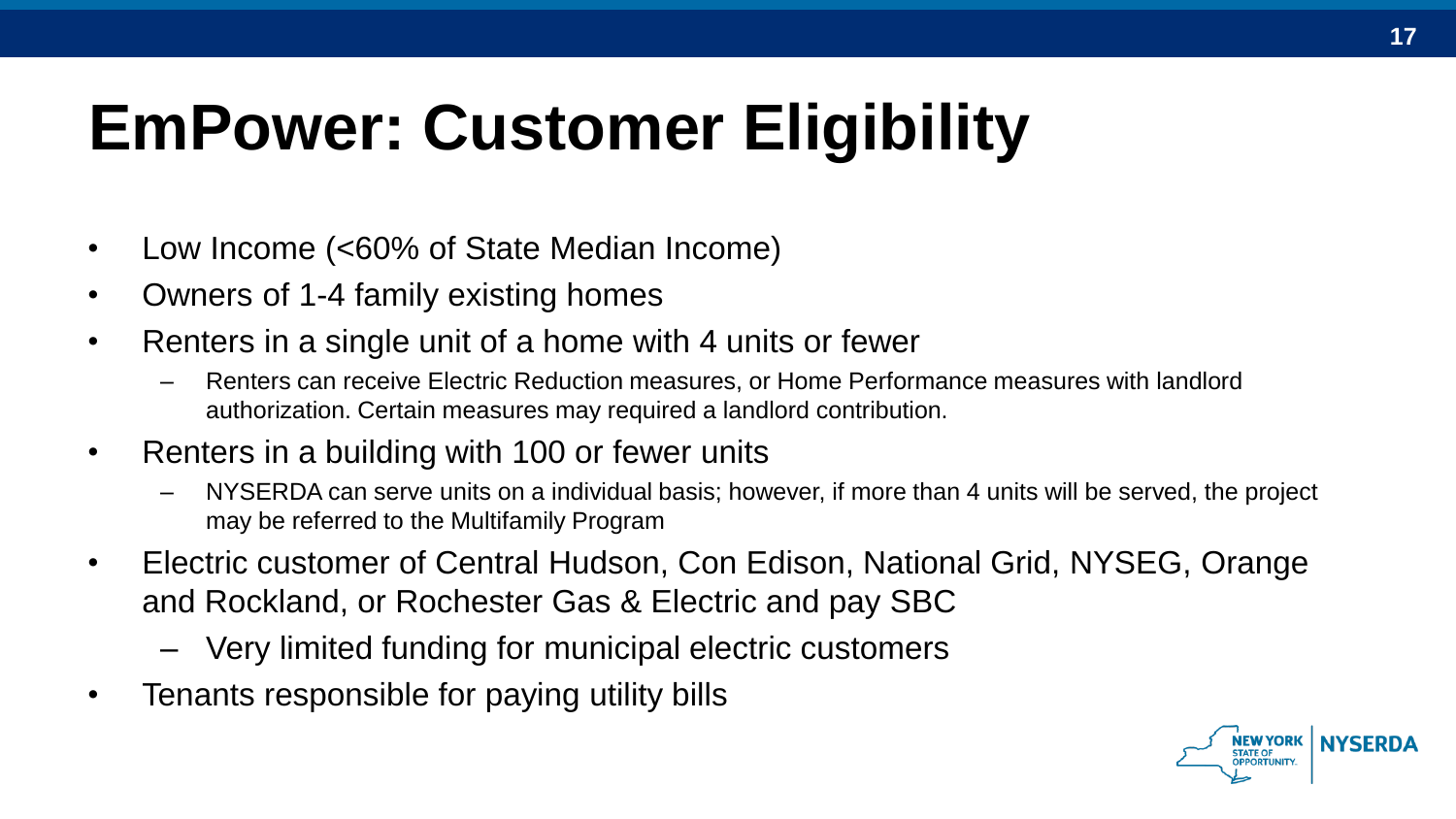### **EmPower: Financial Assistance**

- **Free Home Energy Assessment**
- No cost energy improvements such as:
	- Air sealing
	- **Insulation**
	- Setback thermostats
	- Energy efficiency lighting
	- Replacement of old, inefficient refrigerators and freezers
- Average workscope size is \$4,000 in services, with a maximum of \$7,000
- EmPower uses set pricing with Upstate/Downstate pricing structures
- Energy education provided
- If \$7,000 cap is exceeded or home needs more comprehensive measures, such as heating equipment replacement, homeowner may be eligible for Assisted HPwES.
- Project eligible for Quality Assurance Inspection for up to 1 year following completion of work.NEW YORK NYSERDA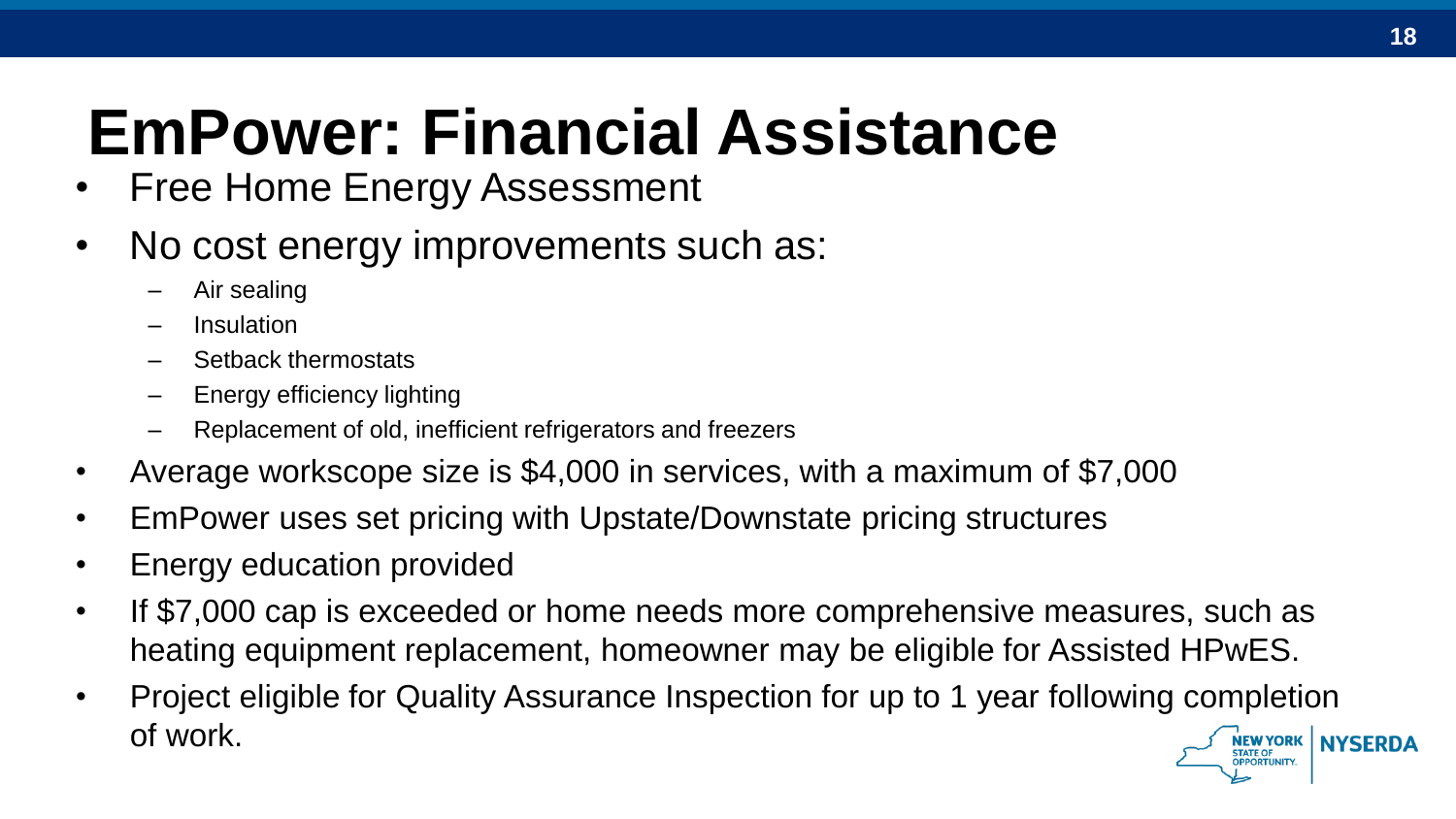## **EmPower: How to Apply**

#### **Complete [EmPower New York Application a](https://www.nyserda.ny.gov/-/media/Files/EERP/Residential/Programs/EmPower/EmPower-Application.pdf)nd submit with required documents**

- **Income documentation**
	- Copy of entire award letter for HEAP, SNAP (Food Stamps), TANF (Temporary Assistance for Needy Families) or Supplemental Security Income dated within the past 12 months; OR
	- All household gross income for the last month, including pay statements, award letters for social security or social security disability, self employment documentation, etc. See page 4 of application for full details.
- **Copy of electric bill**
- **Copy of gas or fuel bill**
- **Proof of ownership** *or* **landlord authorization**

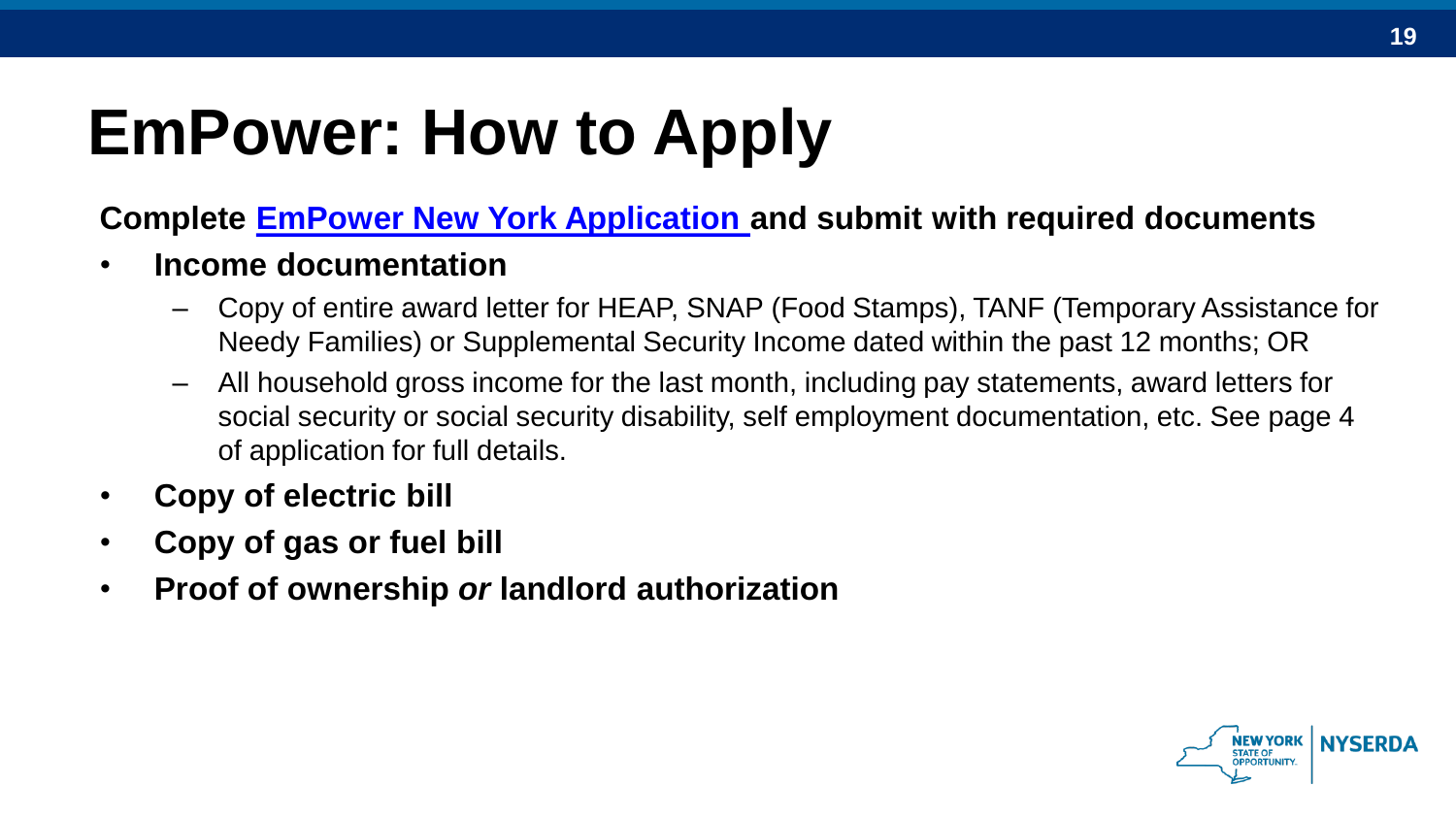### **EmPower Application**

- Organizations can access the most recent version of the EmPower application from NYSERDA's website.
- Critical to always use the most recent version.
- Submitting older versions will slow down the review process and the application may be rejected.

#### **APPIICATION EmPower New York Program**



The following information will help determine which services are most appropriate for you. In some situations, EmPower services are provided by agencies of the Weatherization Assistance Program (WAP). In these instances, this application will serve as an application for the WAP, and may be forwarded to your local agency for these services. Please print clearly and provide as much information as possible

#### **SECTION A: APPLICANT INFORMATION**

| <b>Name</b>                               |                                   |                                     |                                  |
|-------------------------------------------|-----------------------------------|-------------------------------------|----------------------------------|
| <b>Address</b>                            |                                   | Apt #                               |                                  |
|                                           |                                   | <b>NY</b>                           |                                  |
| <b>Clty</b>                               |                                   | <b>State</b>                        | ZIp                              |
| County                                    | Primary Phone (include area code) | Secondary Phone (include area code) |                                  |
| Email                                     |                                   |                                     |                                  |
| Mailing Address (if different from above) |                                   |                                     |                                  |
| <b>Additional Contact Person</b>          | <b>Relationship to Applicant</b>  |                                     | Phone Number (include area code) |

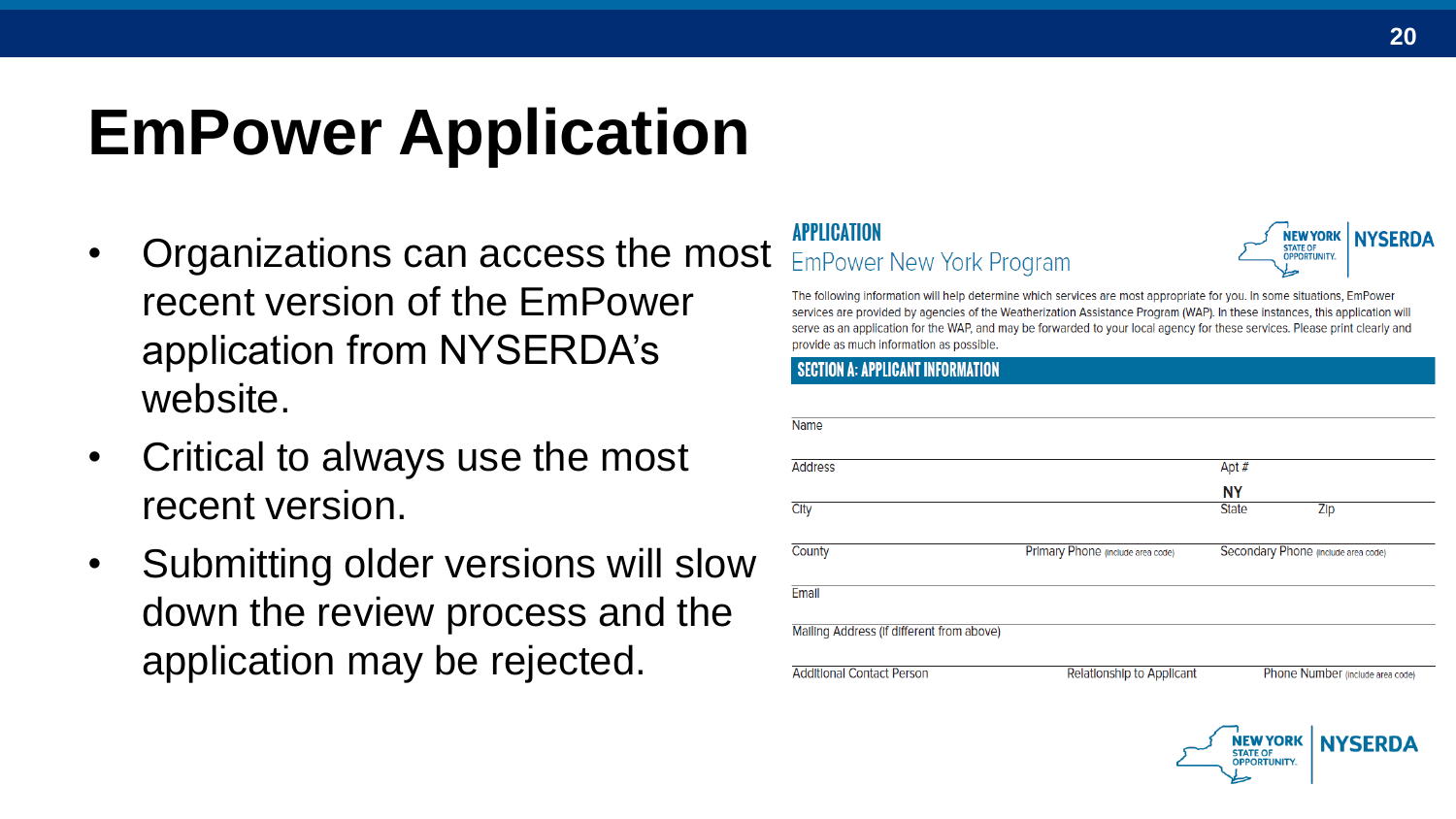### **Assisted Home Performance with ENERGY STAR® (AHPwES)**

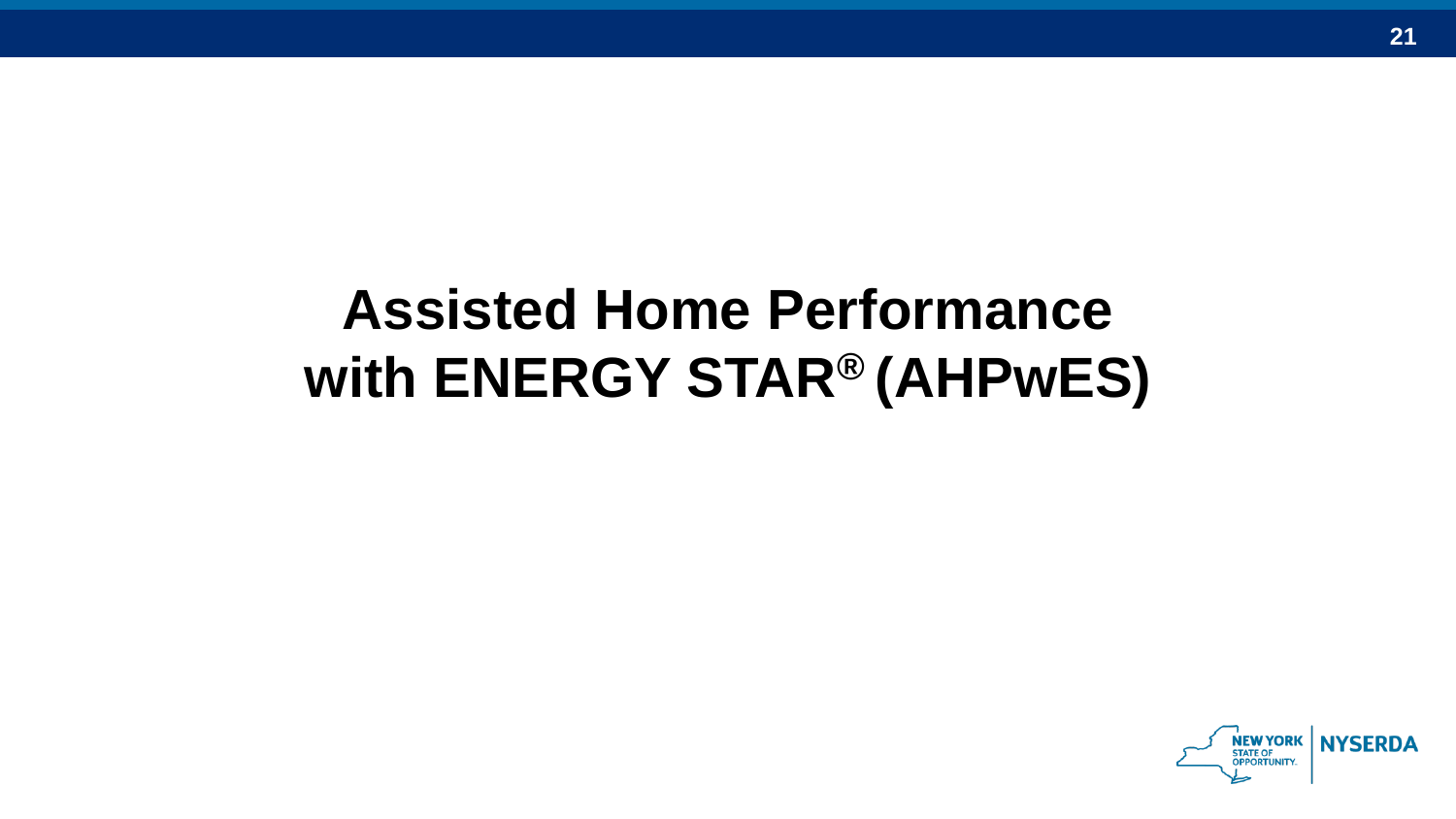### **AHPwES Overview**

- Since 2001, and through March 2018, NYSERDA has served approximately 31,808 homes through AHPwES
- 23.2 M in annual kWh savings
- 1.16 M in annual MMBTu savings
- 22.4 M in annual \$ savings

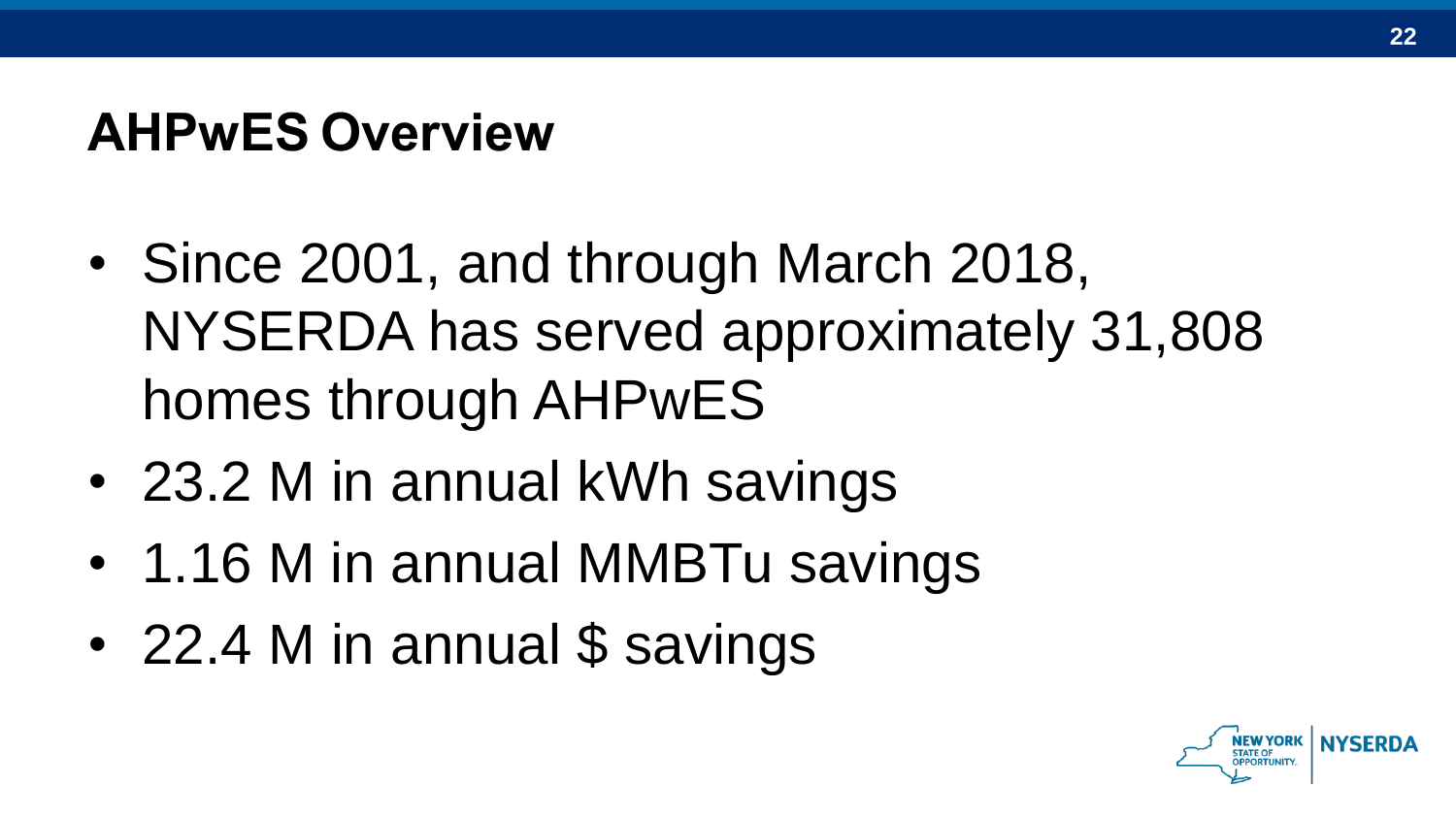## **AHPwES: Customer Eligibility**

- Moderate income projects for households with income up to 80% of Area Median Income.
- Owners of 1-4 family existing homes
	- Landlords may be eligible for the discounted rate with documentation of income-eligible tenants
- Electric customer of Central Hudson, Con Edison, National Grid, NYSEG, Orange and Rockland, or Rochester Gas & Electric and pay into the SBC
	- Very limited funding for municipal electric customers
- One free/reduced cost energy assessment per customer, per home

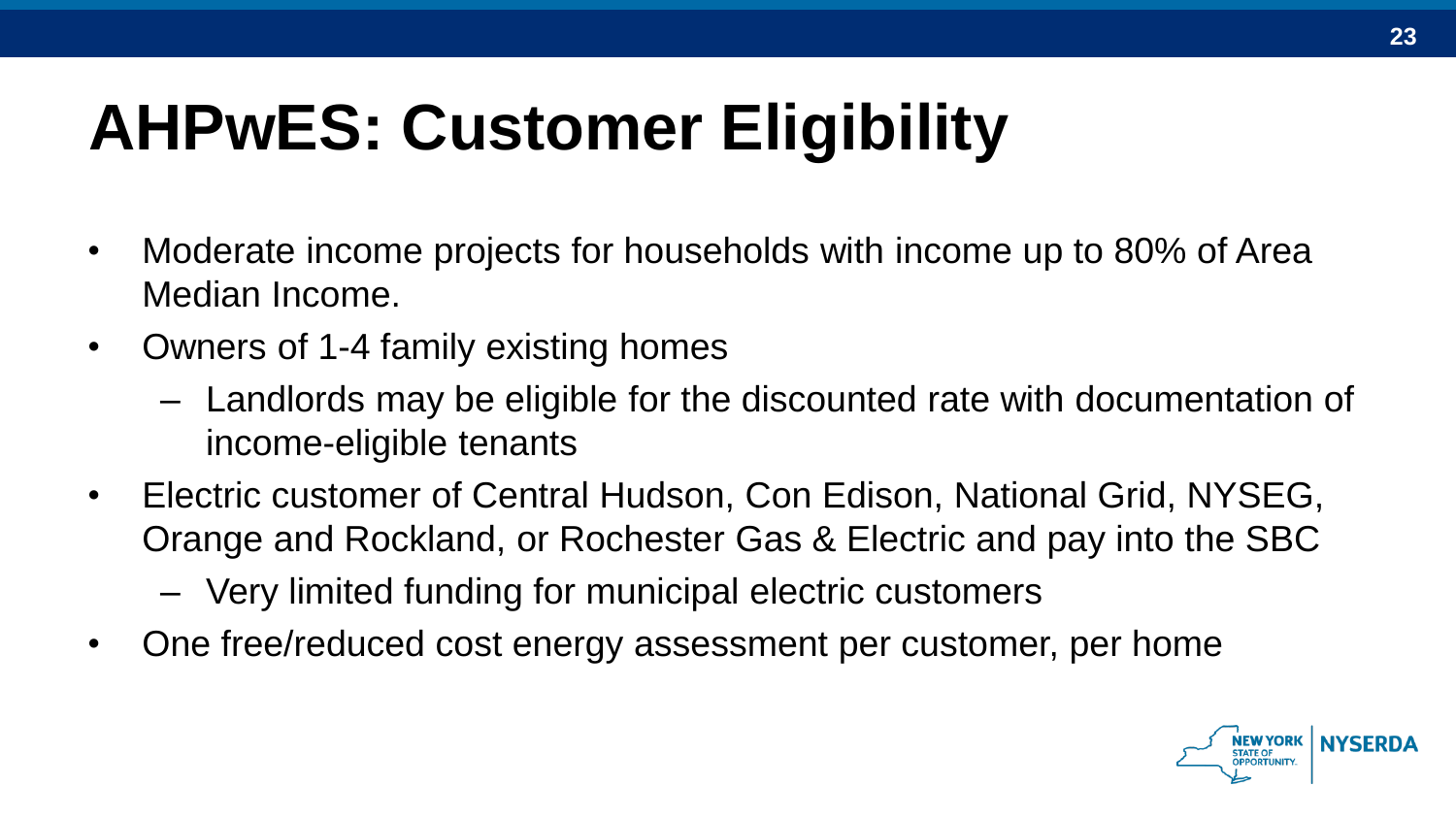### **AHPwES: Incentives/Benefits**

- Free Home Energy Assessment
- Assisted HPwES Discount is up to 50% of cost of eligible work, up to \$4,000 for single family home or \$8,000 for 2-4 family home
- Residential Financing Options
	- Access to NYSERDA loan products at lower interest rates (3.49- 3.99%)
- 5% contractor incentive of the cost of eligible work
- Customers may still apply for applicable utility rebates.
- Project eligible for Quality Assurance Inspection for up to 1 year following completion of work.NEW YORK NYSERDA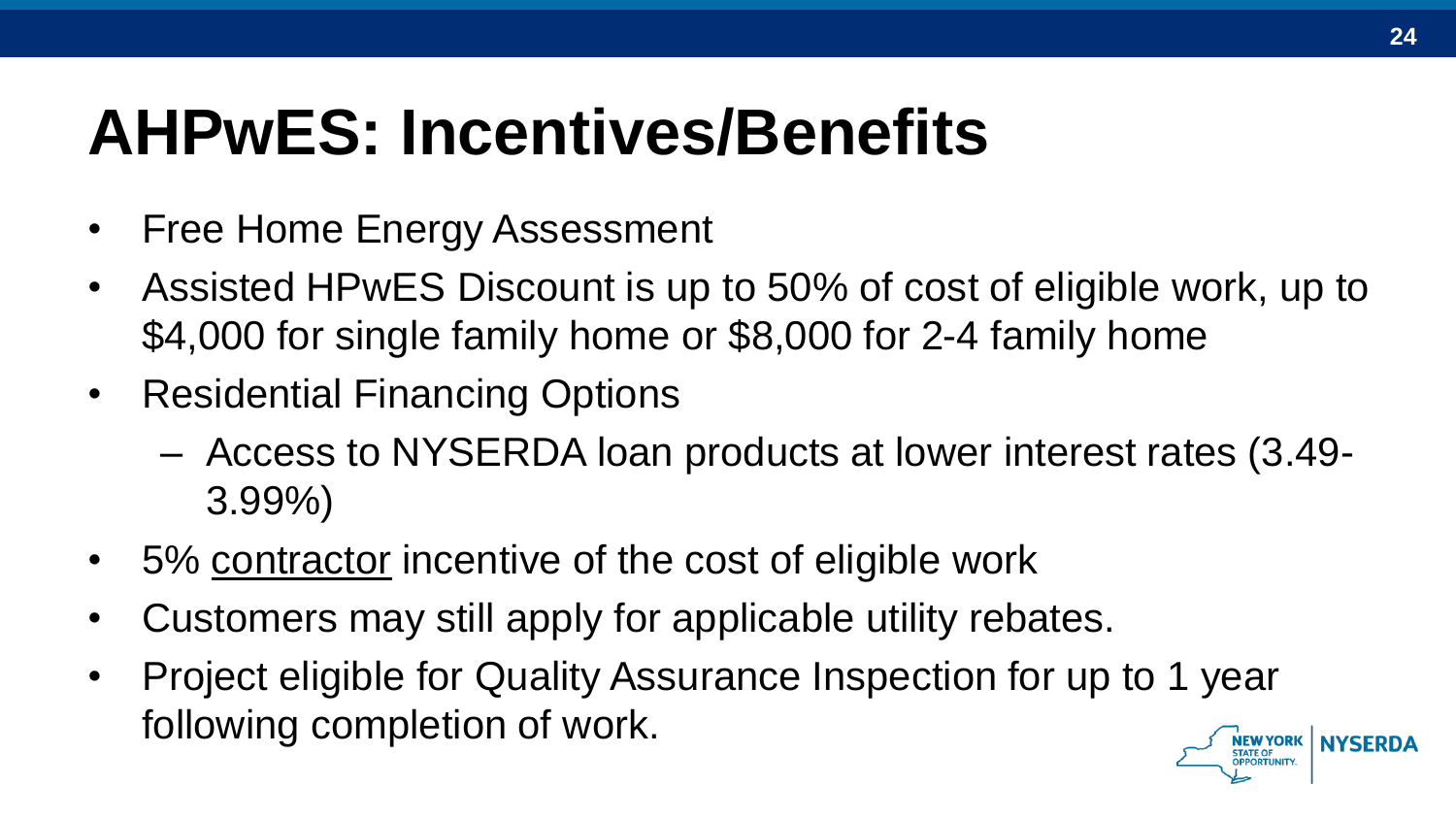### **Home Performance with ENERGY STAR®**

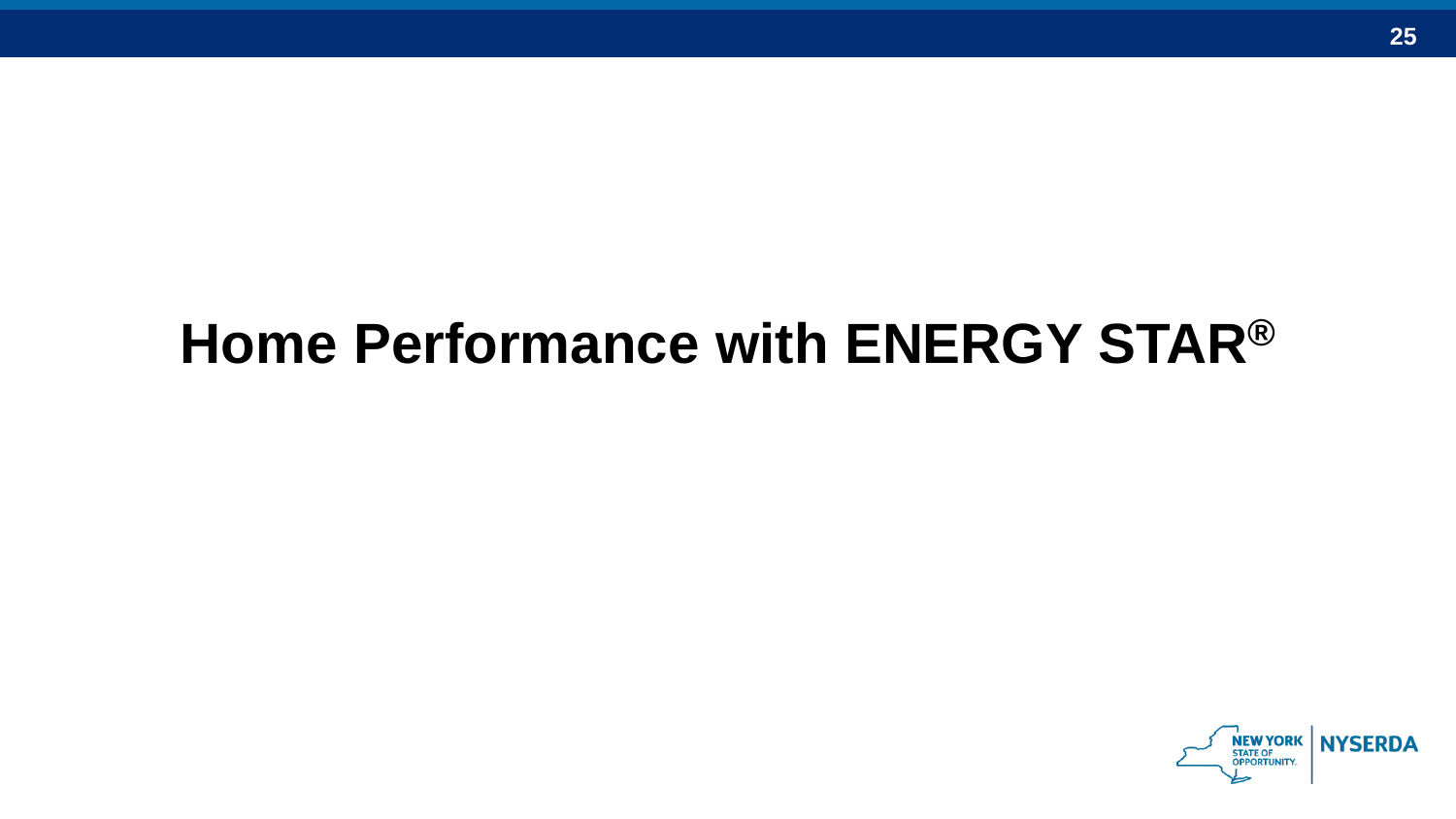#### **Home Performance with ENERGY STAR® (HPwES)**

- Since 2001, and through March 2018, NYSERDA has served over 53,000 homes through HPwES
- 23.5 M in annual kWh savings
- 1.6 M in annual MMBTu savings
- 34 M in annual \$ savings

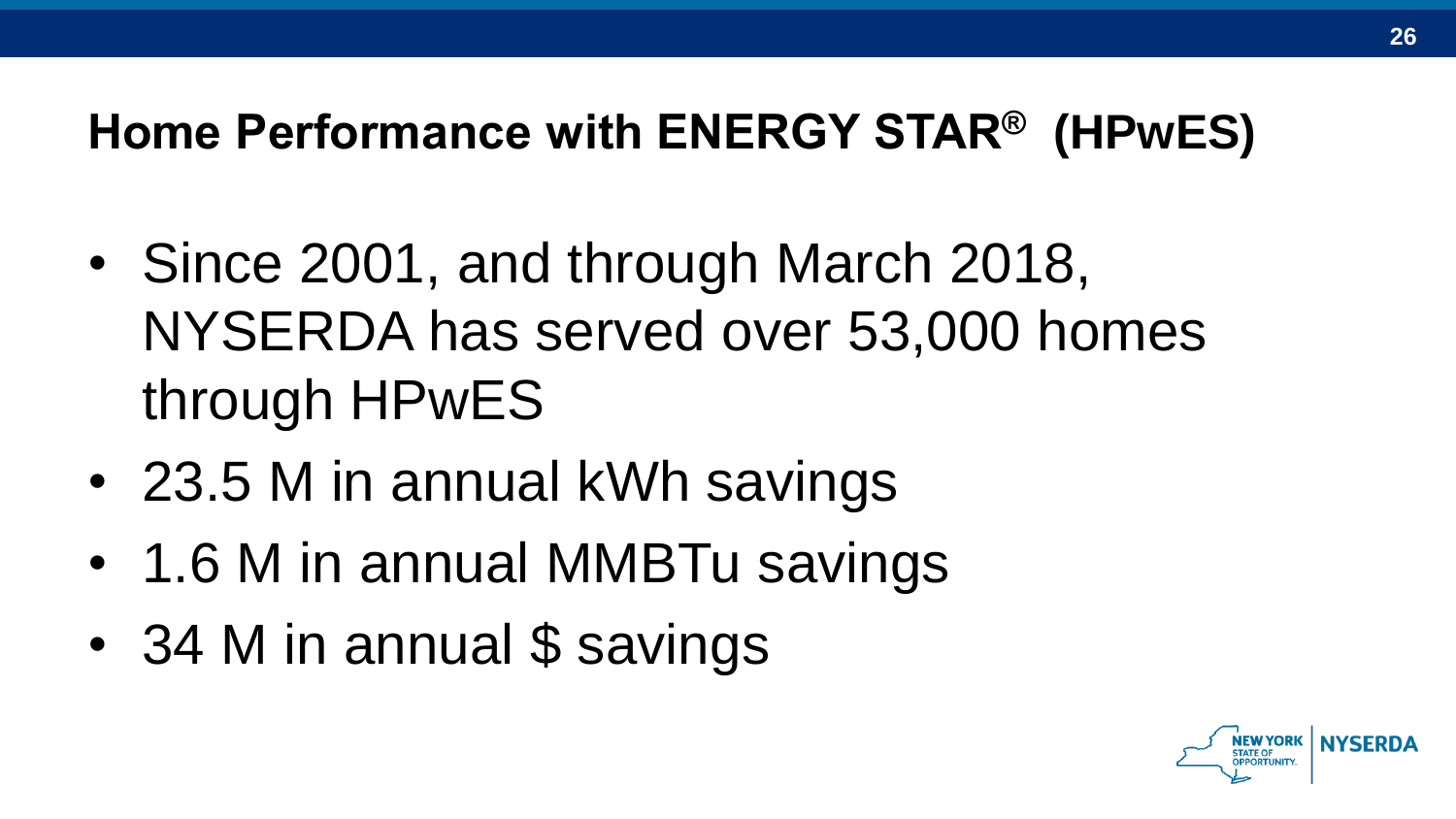# **HPwES: Customer Eligibility**

- Market Rate (>80% of Area Median Income) Income verification is *not needed*
- Owners of 1-4 family existing homes
	- Does not need to be owner occupied
- Electric customers of Central Hudson, Con Edison, National Grid, NYSEG, Orange and Rockland or Rochester Gas & Electric and pay into the SBC
	- Very limited funding for municipal electric participants
- One free/reduced cost energy assessment per customer, per home

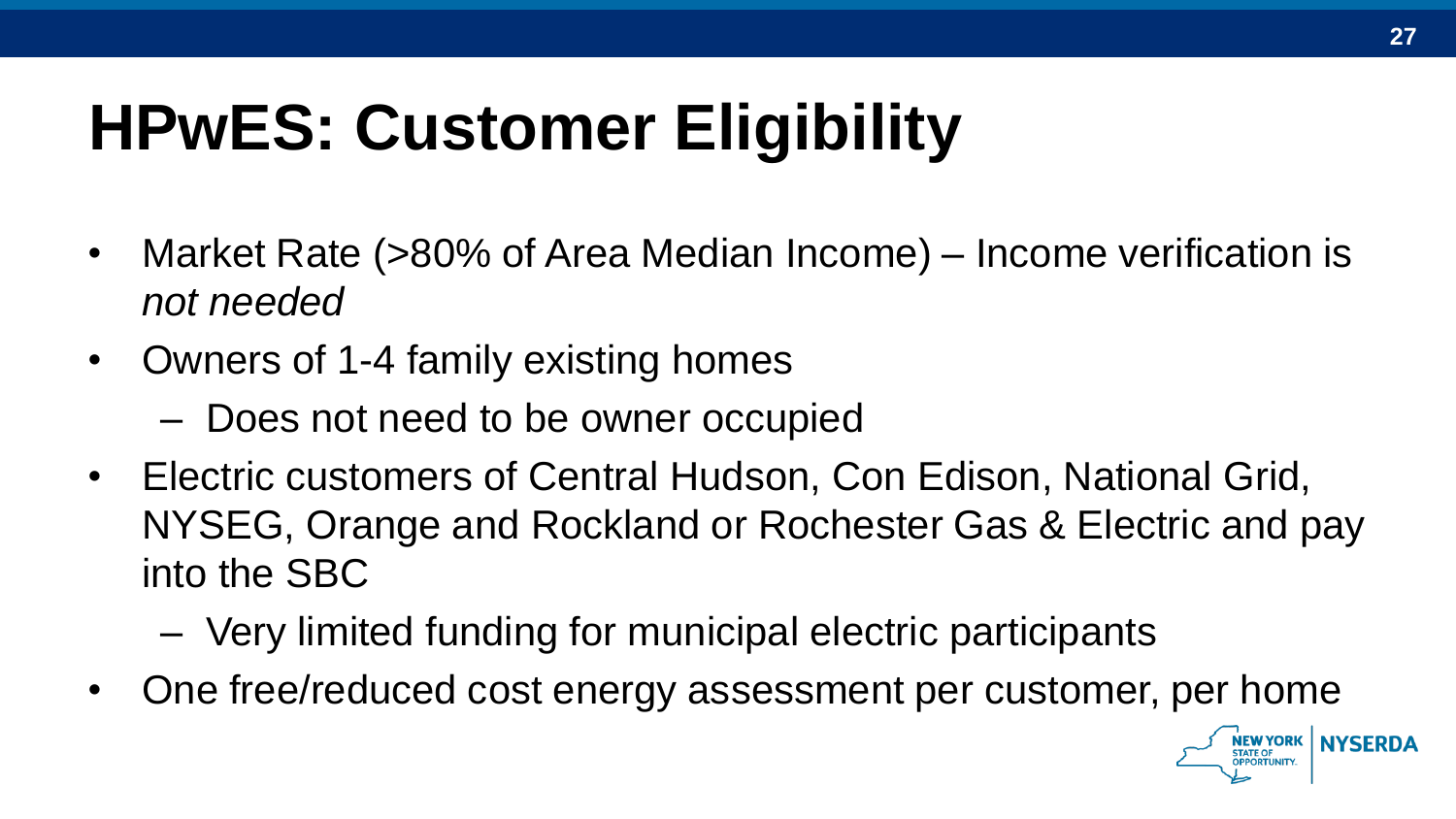### **HPwES: Incentives/Benefits**

- Free Home Energy Assessment
	- For households with income < 200% AMI
- Reduced-Cost Home Energy Assessment
	- For households with income between 200% 400% AMI
- Residential Financing Options
	- Loans with interest rates between 3.99 and 7.49%
- 10% contractor incentive of the cost of eligible work
- Customers may still apply for applicable utility rebates
- Project eligible for Quality Assurance Inspection for up to 1 year following completion of work.

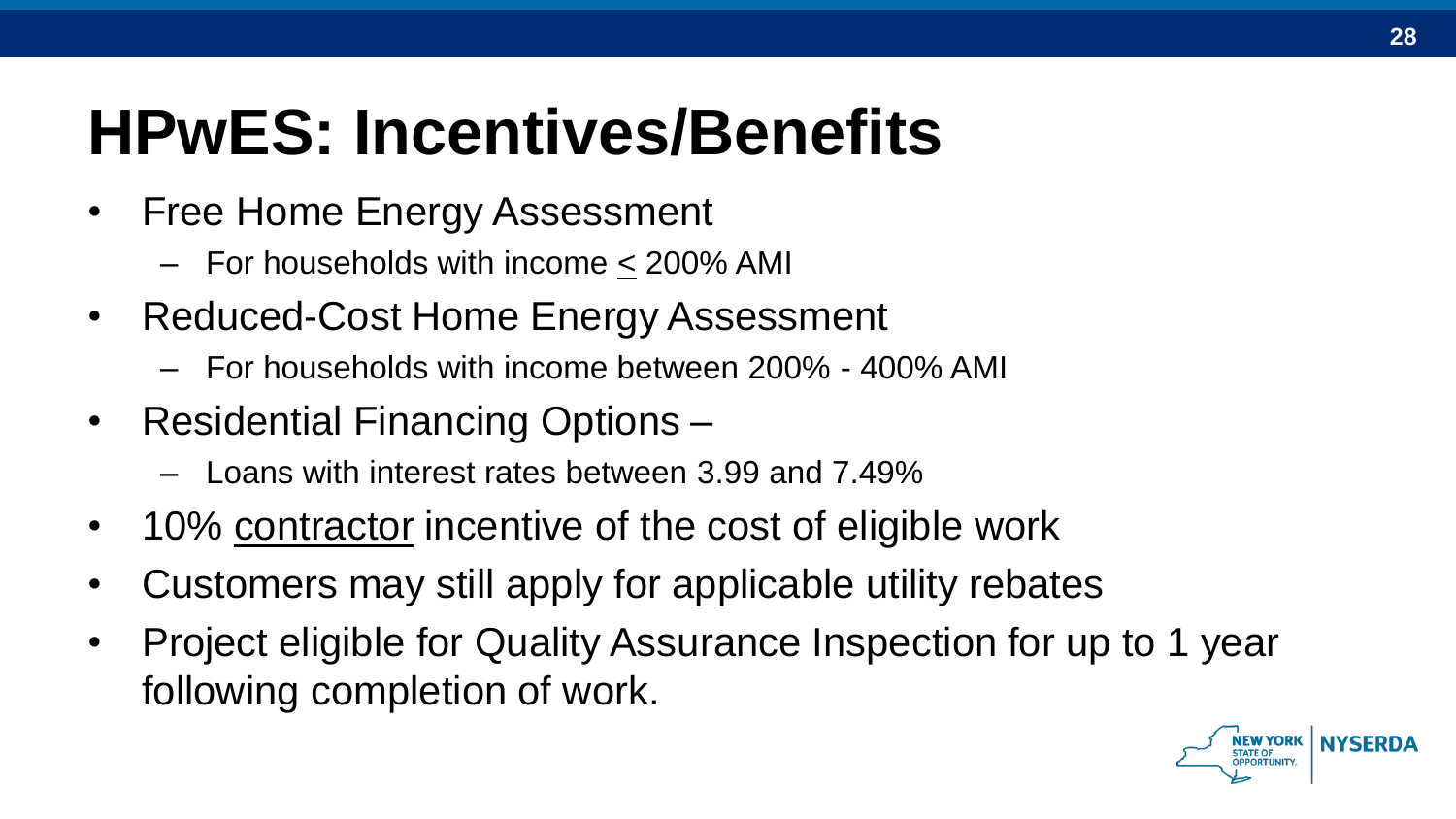### **From Home Assessment to Completion**

- Homeowner completes a Program application
- Applications are processed and approved, Project assigned or Customer chooses contractor
- Home Energy Assessment is completed by the Contractor
- Work scope submitted to the program and reviewed
- Energy efficiency measures installed by the contractor
- Homeowner signs certificate of completion
- Contractor uploads completion documentation, NYSERDA issues payments
- Some projects selected for third-party Quality Assurance Inspection

**NYSERDA**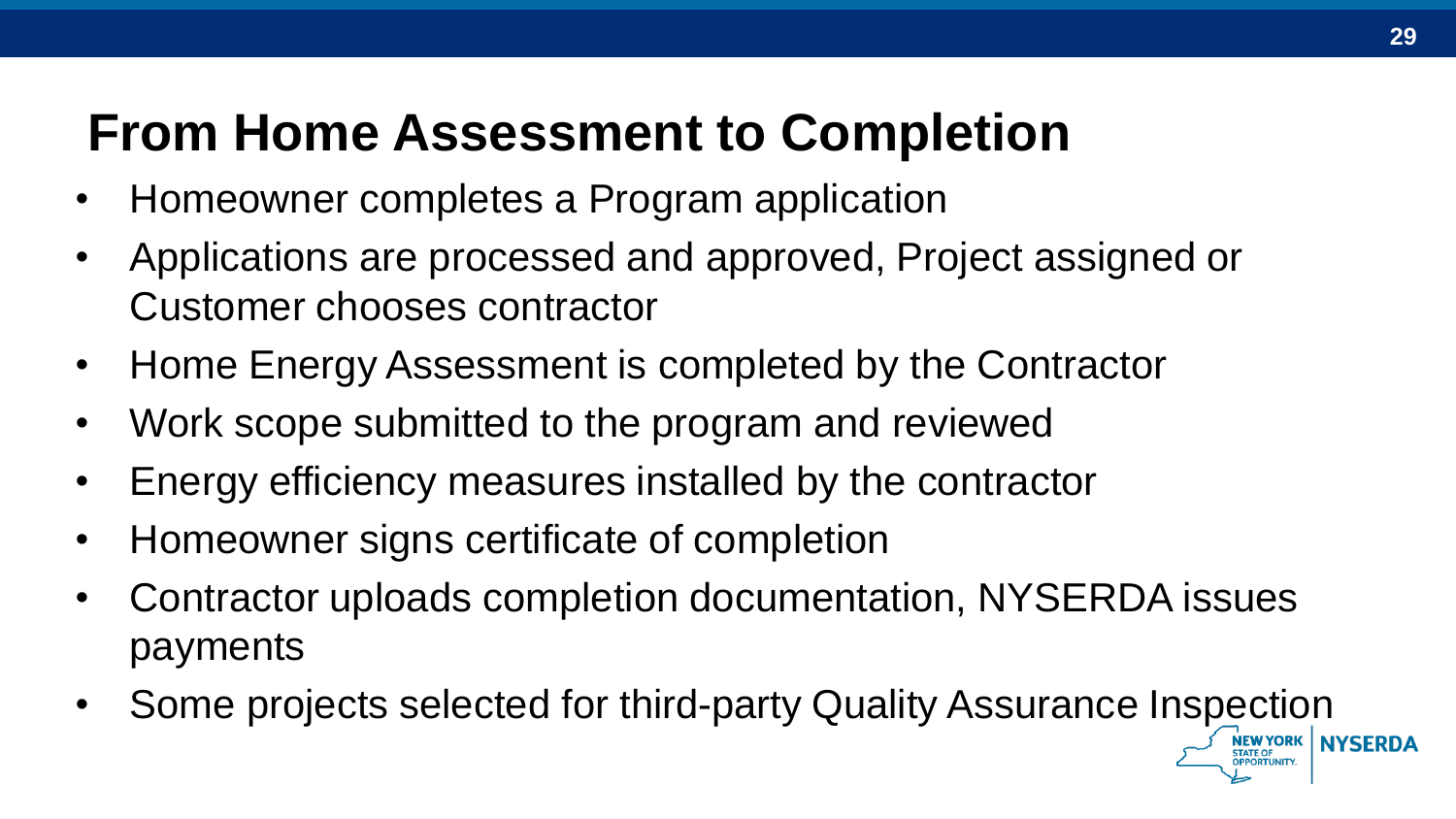### **Residential Financing Options**

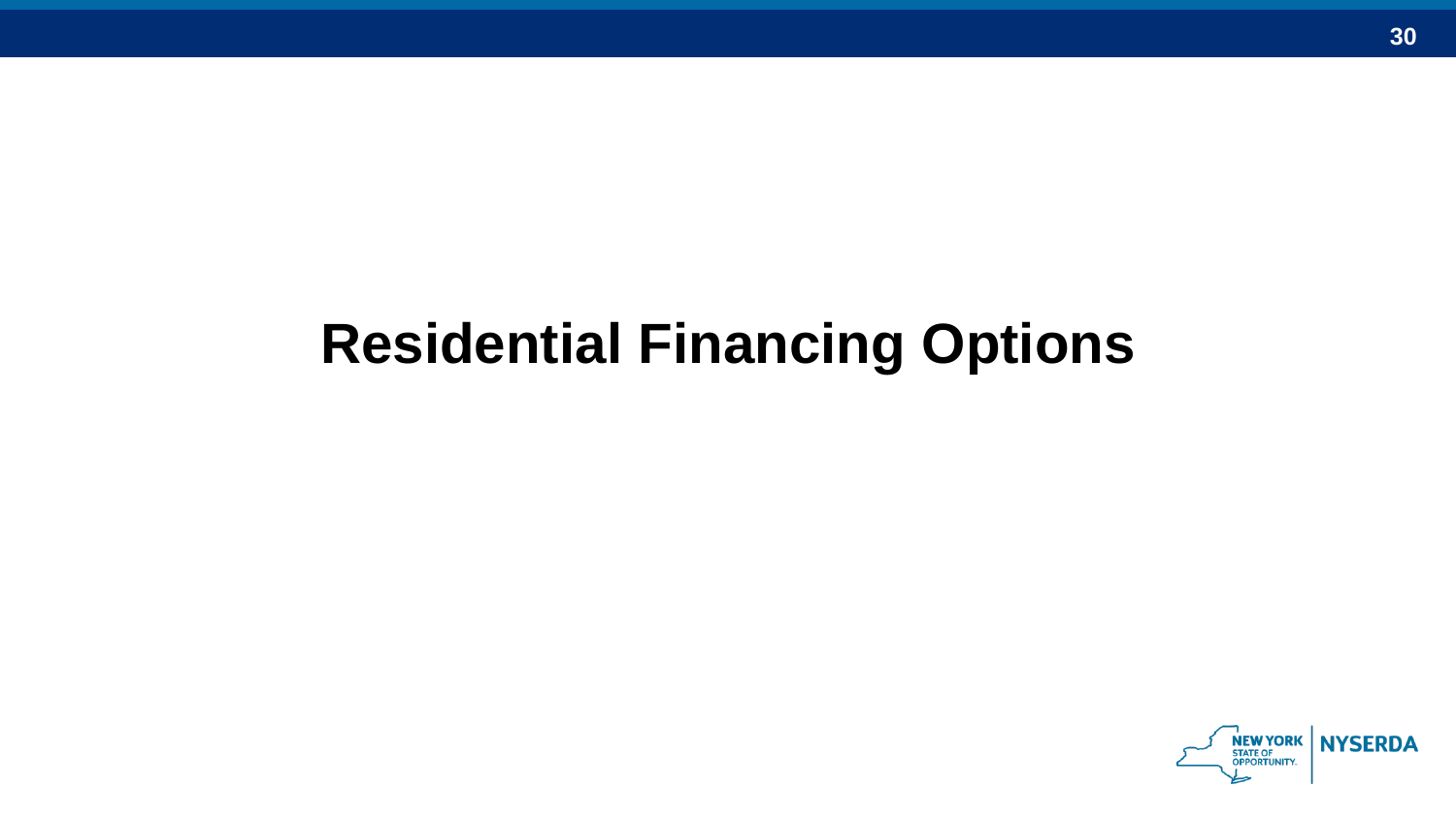### **Residential Financing Options**

- Two types loans are available for the customers
- Loans available up to \$13,000 per applicant, and up to \$25,000 per applicant if the project meets certain costeffectiveness standards (<15 year simple payback)
- Both options offer repayment periods of 5,10, or 15 years
- Current interest rates range from 3.99% 7.49% with a 0.5% interest rate discount if the loan is on automatic payment options**NYSFRDA**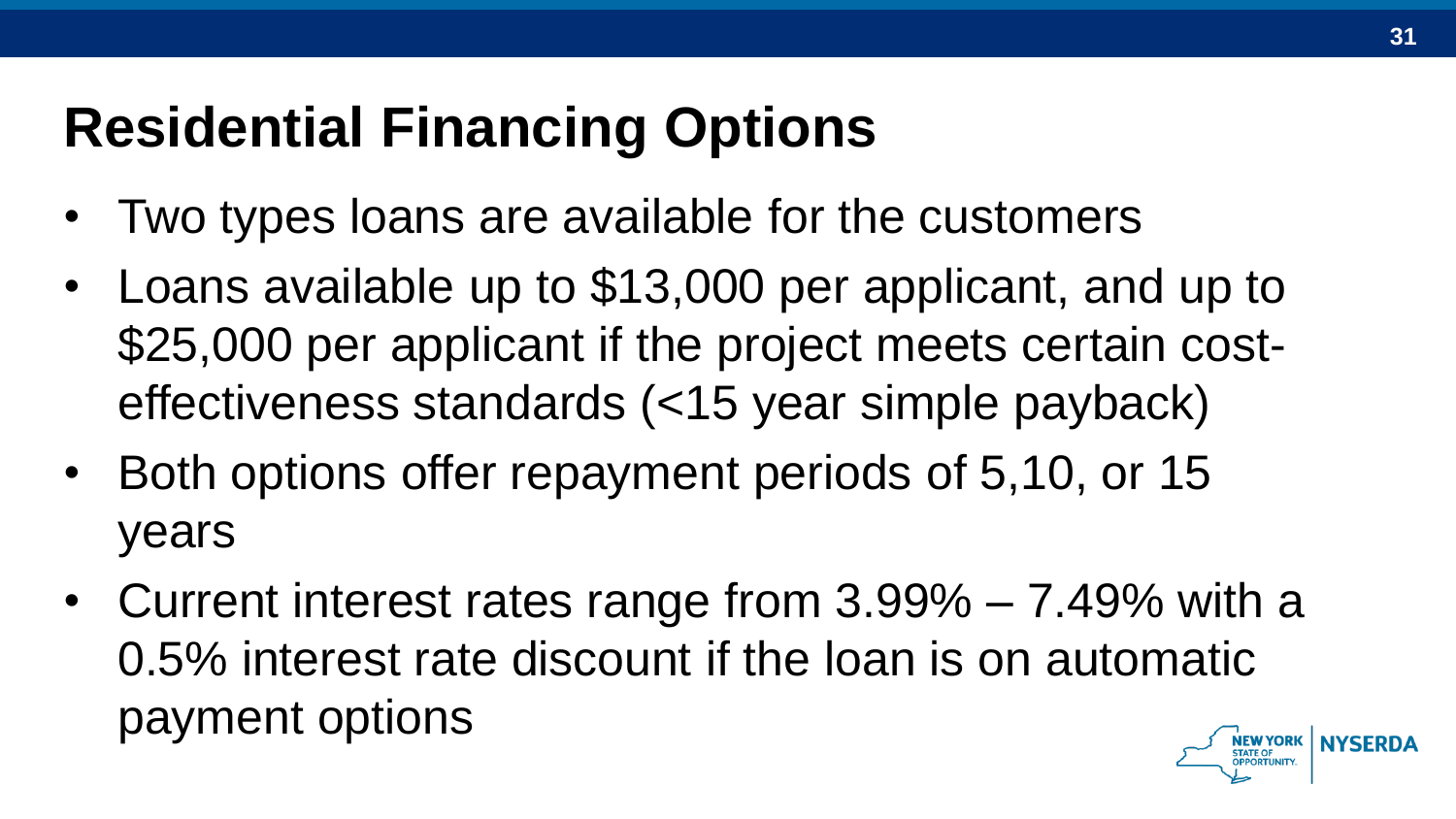## **Residential Financing Options**

- **Smart Energy Loan**
	- A more traditional loan repaid monthly to NYSERDA's loan servicer, Concord Serving Corporation
- **On-Bill Recovery (OBR Loan)**
	- Pay for improvement on their energy bill for participating utilities: Central Hudson, Con Edison, National Grid, NYSEG, O&R, RG&E.
	- The expected annual energy cost savings must be greater than the annual loan repayment. In other words, the energy upgrades should pay for themselves with the savings they create.

**LEW YORK | NYSERDA**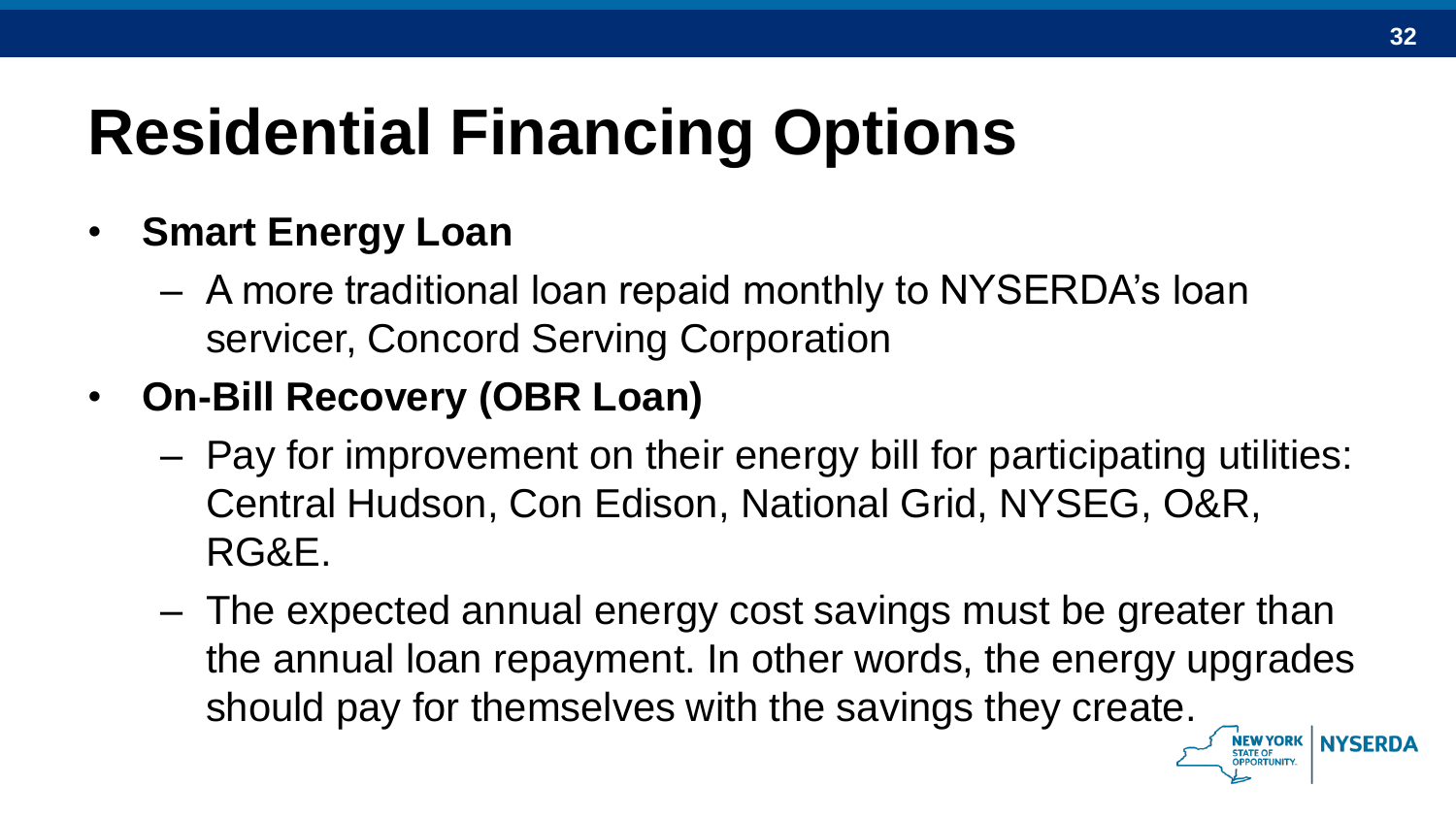# **How to Apply**

#### **Home Energy Assessment:**

- Applying online is the quickest and easiest way to get started and is preferred by NYSERDA: [nyserda.ny.gov/All-Programs/Programs/Home-Performance-With-ENERGY-STAR](https://www.nyserda.ny.gov/All-Programs/Programs/Home-Performance-With-ENERGY-STAR)
- But [PDF version i](http://hpwescontractorsupport.com/wp-content/uploads/2016/08/3.2-HPwES-Assessment-Application_12_16.pdf)s available

#### **Assisted Home Performance with ENERGY STAR Discount**

- Applying online is the quickest and easiest way to get started and is preferred by NYSERDA: <https://app.energyfinancesolutions.com/consumerportal/>
- But [PDF version i](http://energyfinancesolutions.com/sites/energyfinancesolutions.com/files/pdfs/ny-credit-income-screen-app.pdf)s available

#### **Residential Financing:**

- Applying online is the quickest and easiest way to get started and is preferred by NYSERDA: <https://app.energyfinancesolutions.com/consumerportal/>
- But [PDF version i](http://energyfinancesolutions.com/sites/energyfinancesolutions.com/files/pdfs/ny-credit-and-income-screening-application.pdf)s available

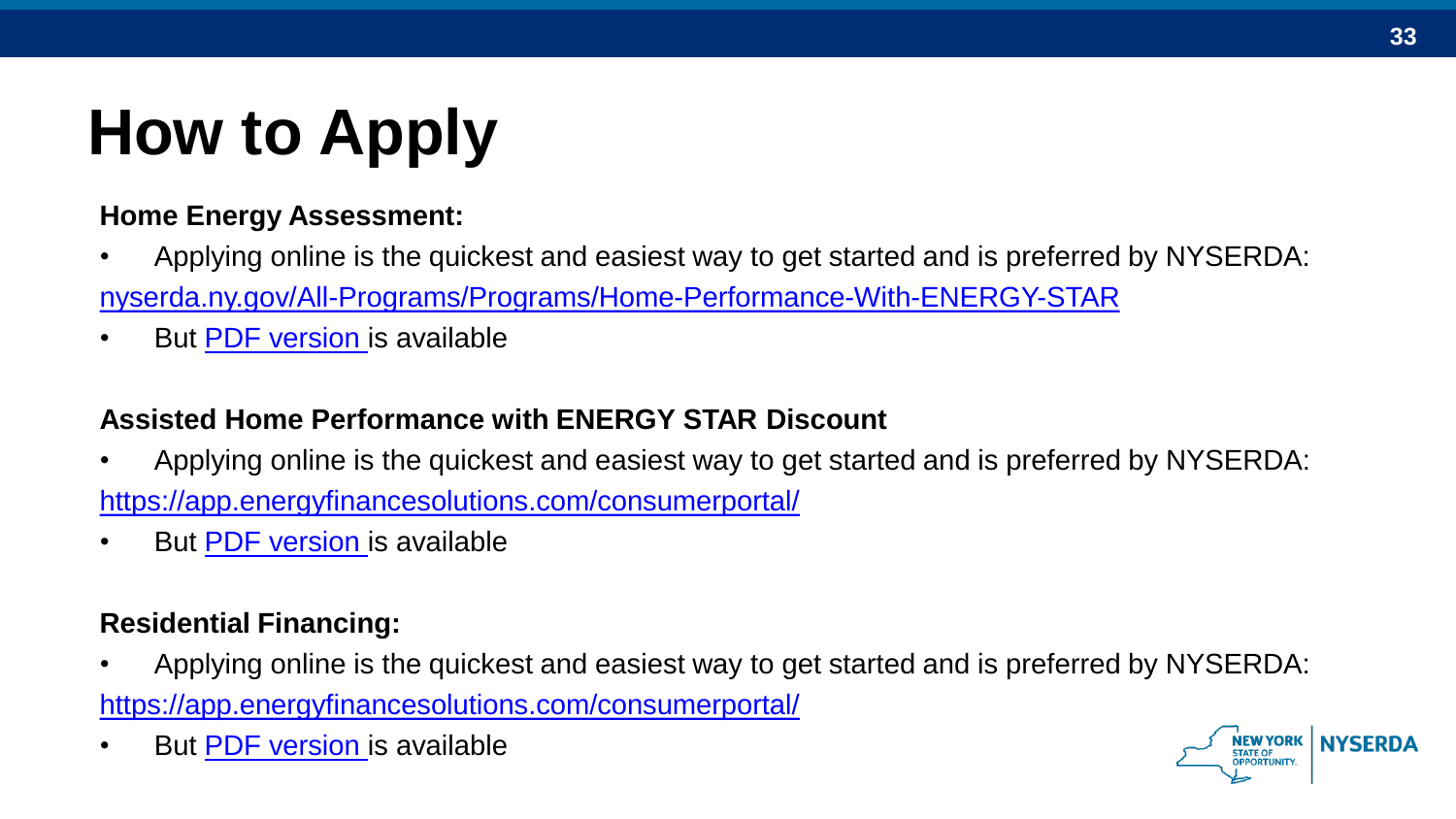## **Helpful Links**

- **EmPower Program website:** <https://www.nyserda.ny.gov/empower>
- **AHPwES Program website**[: https://www.nyserda.ny.gov/assisted-home](https://www.nyserda.ny.gov/assisted-home-performance)performance
- **Residential Financing website:** <https://www.nyserda.ny.gov/hp-finance>
- **Participating HPwES Contractors**: <https://nyserda.energysavvy.com/contractors/>
- **Eligible Measures**: http://hpwescontractorsupport.com/wp[content/uploads/2017/05/3.11-Consumer-Friendly-Eligible-Measures-List-for-](http://hpwescontractorsupport.com/wp-content/uploads/2017/05/3.11-Consumer-Friendly-Eligible-Measures-List-for-HPwES.pdf)HPwES.pdf
- **[Video](http://stars.nyserdagreenny.org/testimonials):** What to expect during a home energy assessment.
- **Fact Sheets and Program Materials**  Available through NYSERDA's marketing tool. <https://services.nyserda.ny.gov/publications/>NEW YORK NYSERDA

**OPPORTUNITY.**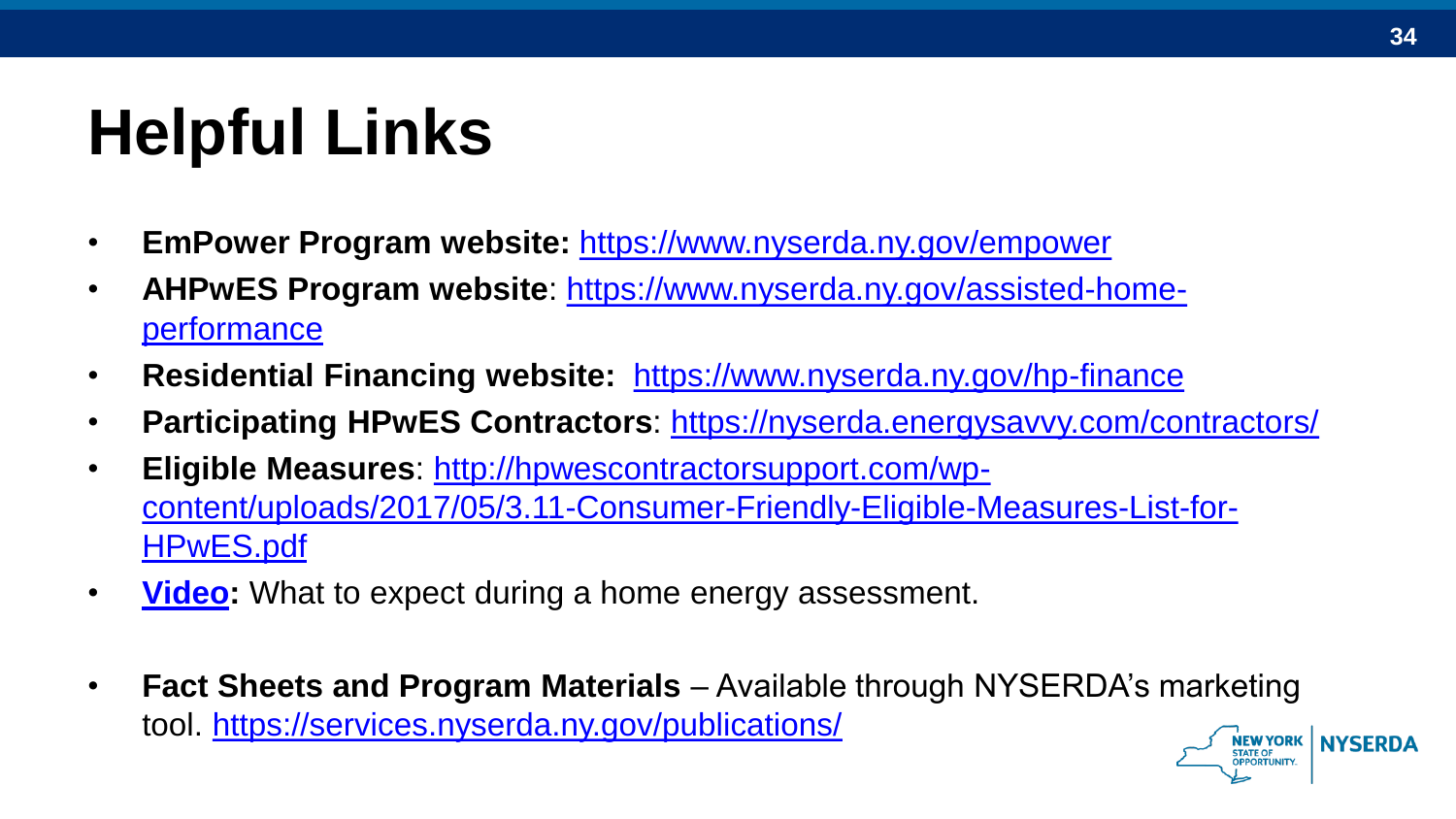### **Program Implementation**

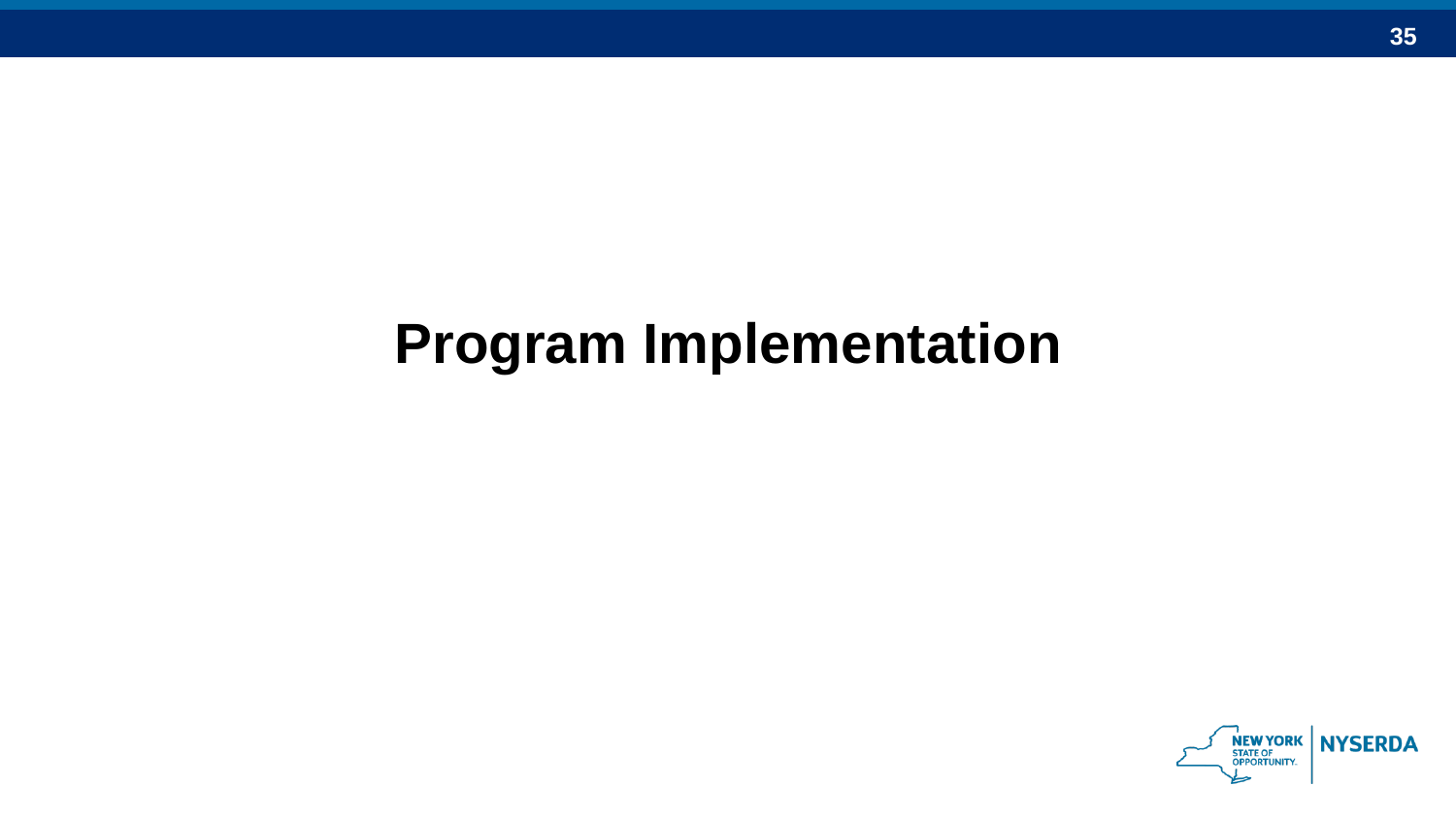### **Partners in Implementation**

- **Implementations Services (CLEAResult)**
	- Handles programmatic (customer and contractor) inquiries;
	- Processes Program applications
	- Provides technical workscope reviews
	- Processes contractor incentives
	- Provides account management services and contractor training
	- Performs Quality Control (QC) inspections
- **Quality Assurance Providers (IBTS and Honeywell)**  Third party Quality Assurance (QA) inspections
- **Empower New York Appliance Vendors (various)**  Supplies new energy efficient refrigerators and freezersNEW YORK NYSERDA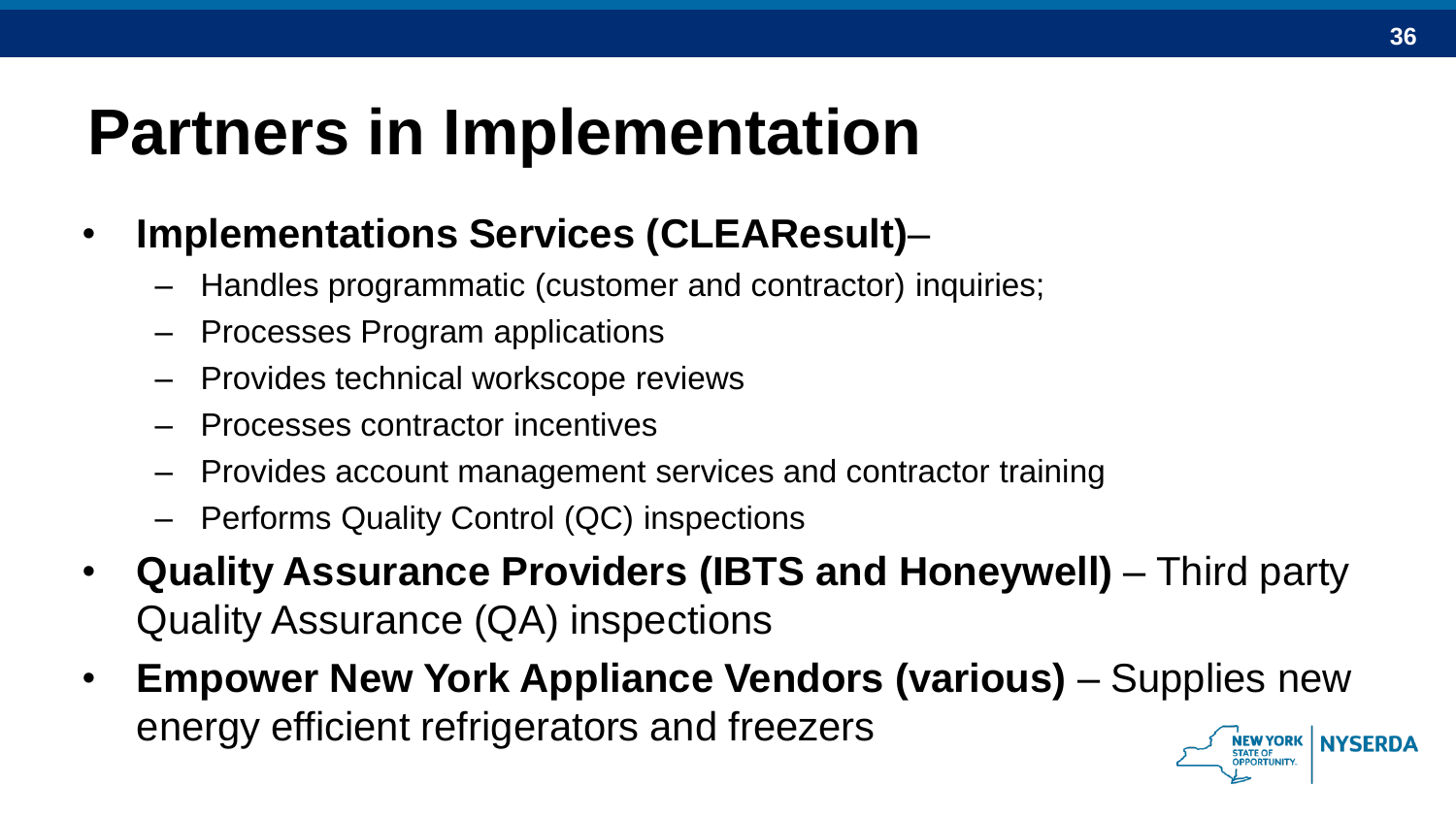### **Partners in Implementation**

- **Energy Finance Solutions (EFS)**  Provides income verification for program eligibility, originates all NYSERDA residential loans, pays assisted subsidy to program contractors, handles all aspects of loans until project completion. If a homeowner has a loan question preproject completion, direct them to EFS.
- **Concord Loan Service(Concord)**  Services NYSERDA loans from project completion until loan is paid in full. If a homeowner has a loan question post project completion, direct them to Concord

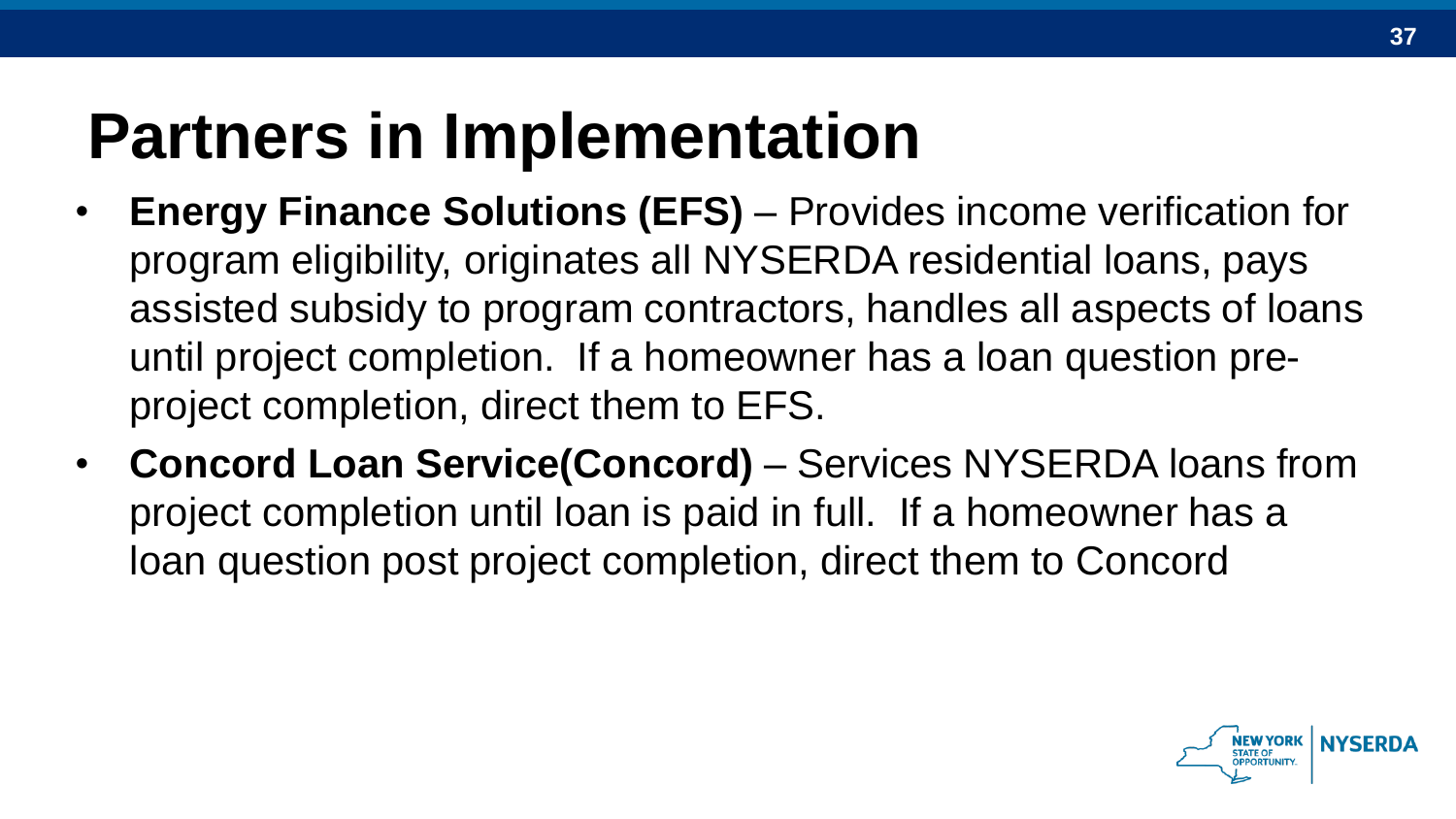### **Program Contacts**

- 1-877-NYSMART for general inquiries
- [Info.Residential@nyserda.ny.gov](mailto:Info.Residential@nyserda.ny.gov) for general inquiries
- Applications. Residential@nyserda.ny.gov to submit applications
- [Support.Residential@nyserda.ny.gov](mailto:Support.Residential@nyserda.ny.gov) to report customer concerns
- Contractor Support Line: 1-800-284-9069
- Join our email list for Program Announcements and other important program information – send us an email at  $h$ pwes@nyserda.ny.gov

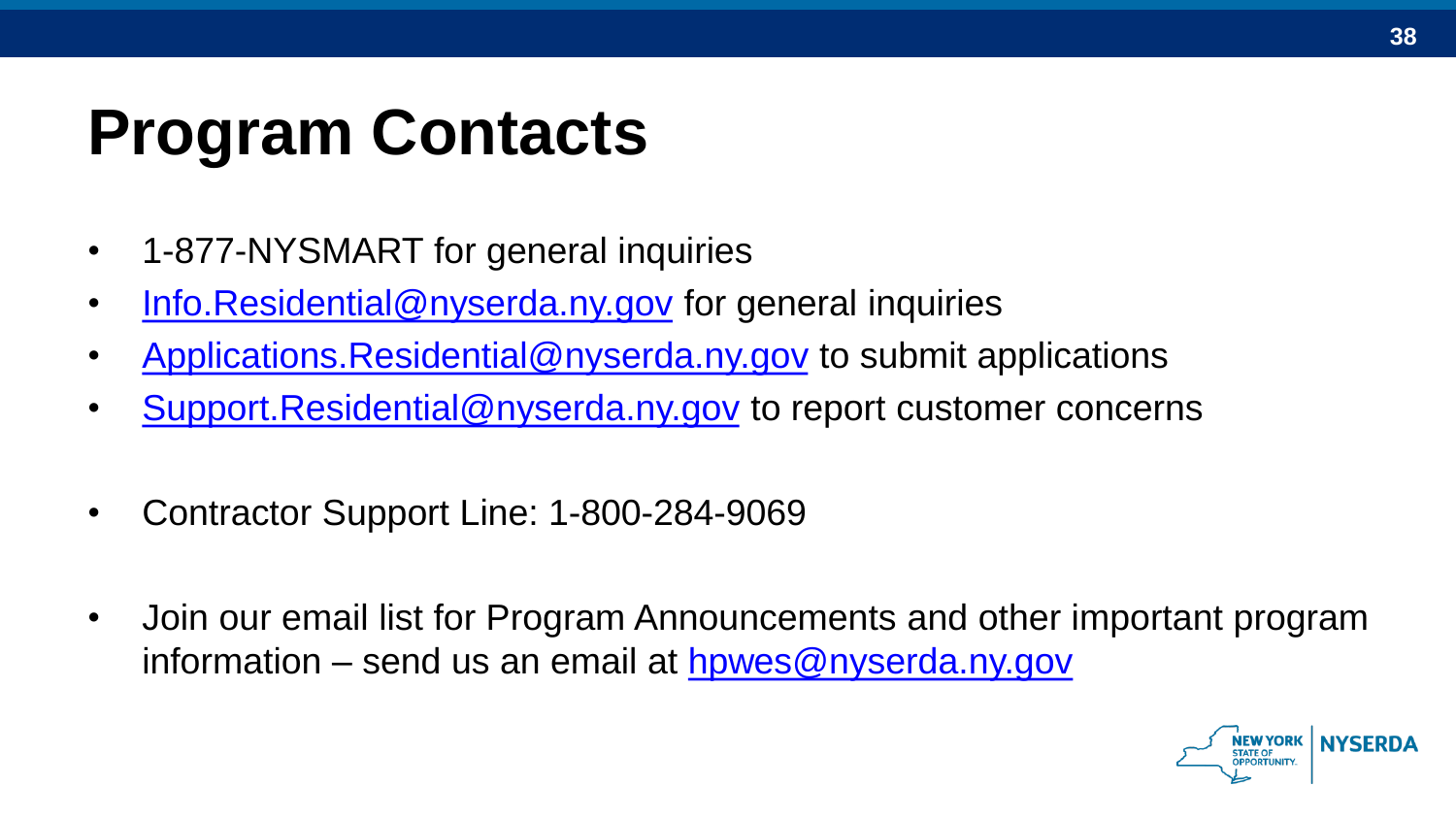### **Upcoming Programmatic Changes**

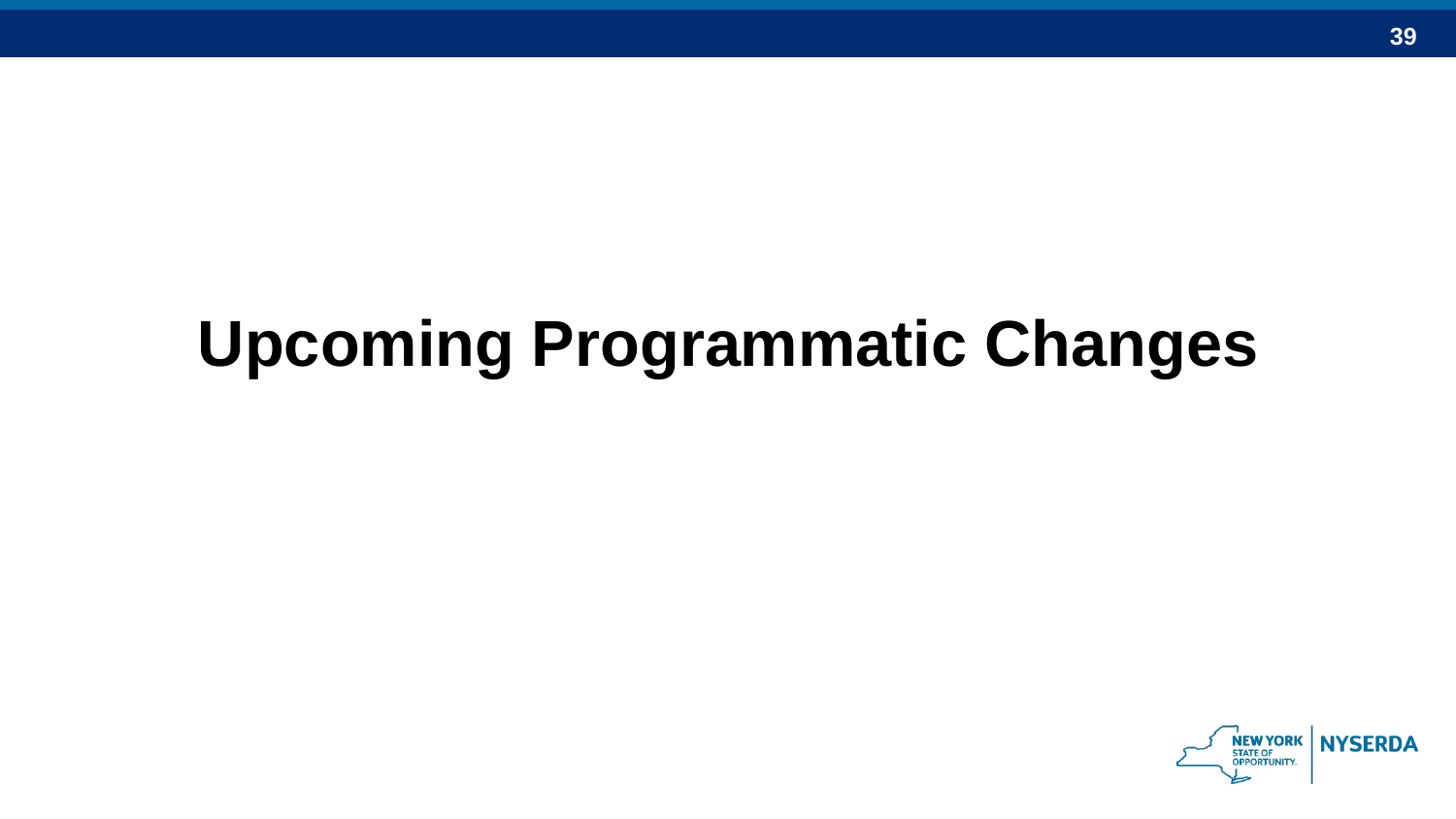## **Upcoming Changes-Program Redesign**

- Single Program offering instead of independent HPwES/AHPwES and EmPower Programs
- Combined application for residential energy efficiency services
- Updated energy efficiency measure eligibility
- Review of, and possible updates to, incentive calculations
- Timing: Mid to late 2018

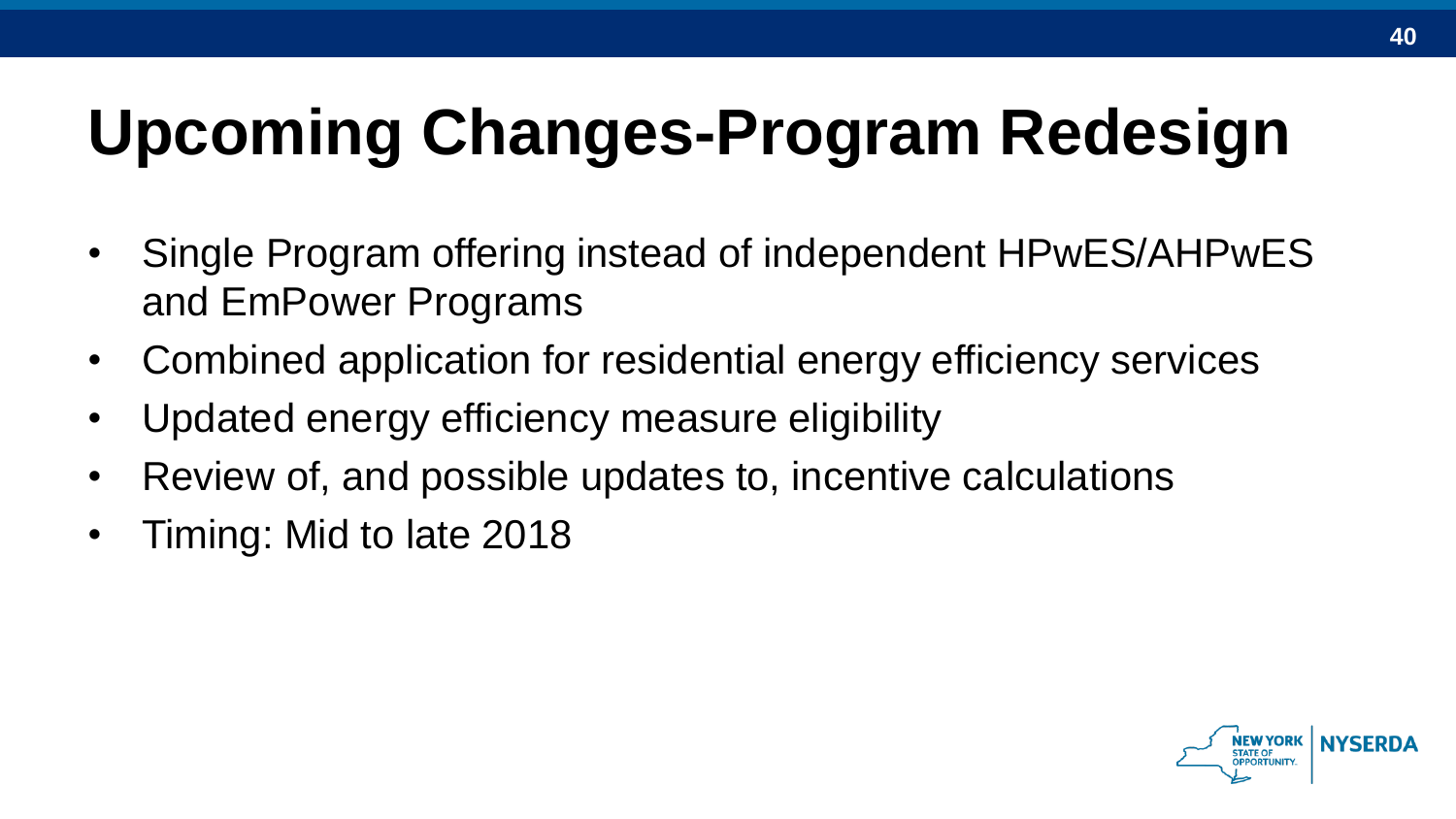### **Mercury Thermostat Recycling**

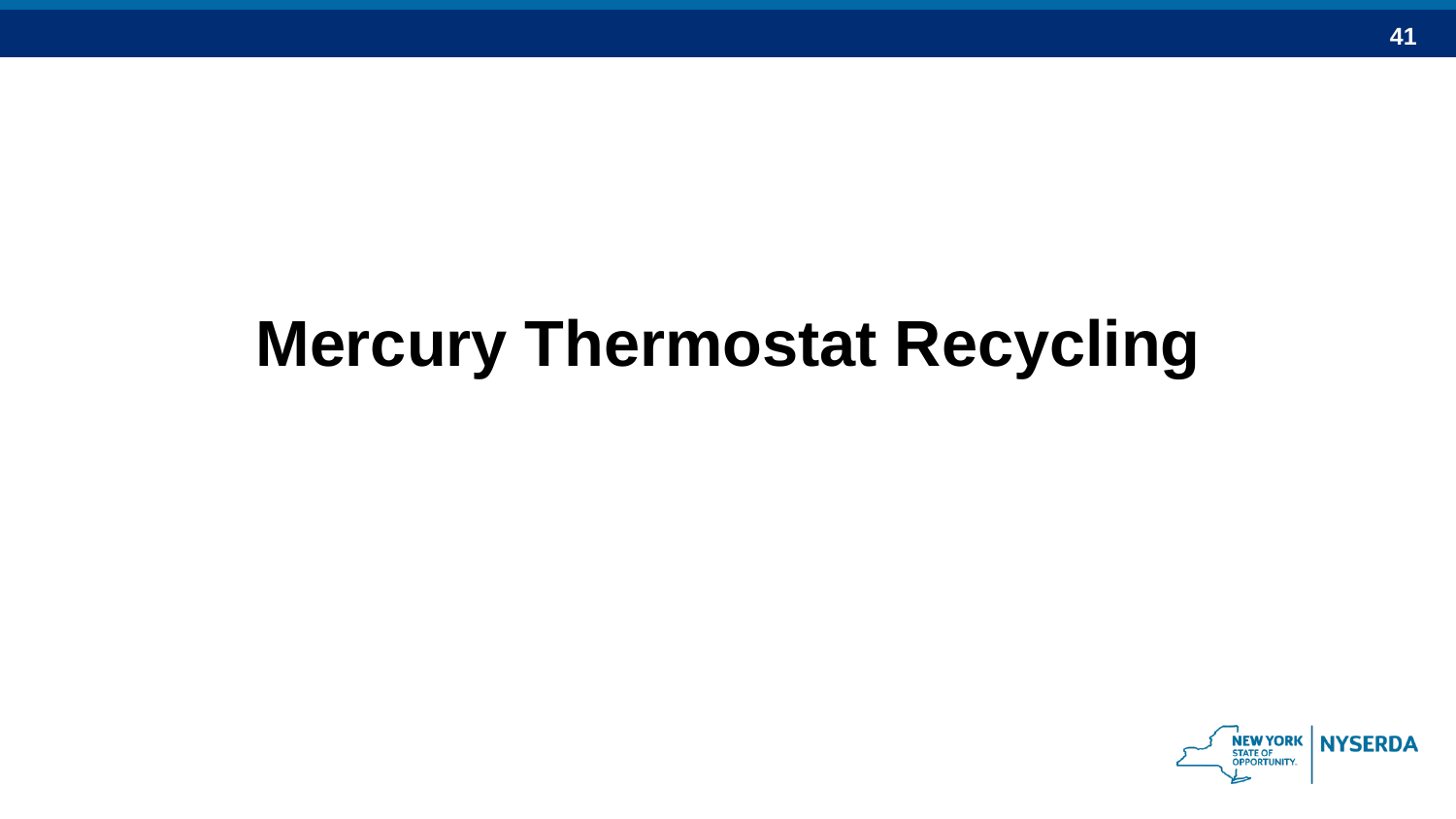### **Reminder**

- Since 2005, New York State has prohibited the disposal of mercury-containing thermostats in the trash.
- National Renewable Energy Laboratory (NREL) has guidance on how to recycle mercury containing thermostats and using their field guides.
- The Mercury Thermostat Collection Act of 2013 was enacted to provide for the mandatory and sound management of out-of-service mercury-containing thermostats by providing New Yorkers a more convenient and safe drop-off and recycling options.
- Contractors have a statutory obligation to deliver removed or replaced mercurycontaining thermostats to a mercury thermostat collection site and are prohibited of disposing of mercury containing thermostats in a solid waste management facility. They also must follow the device to a recycling drop off point and can not leave behind on premises.

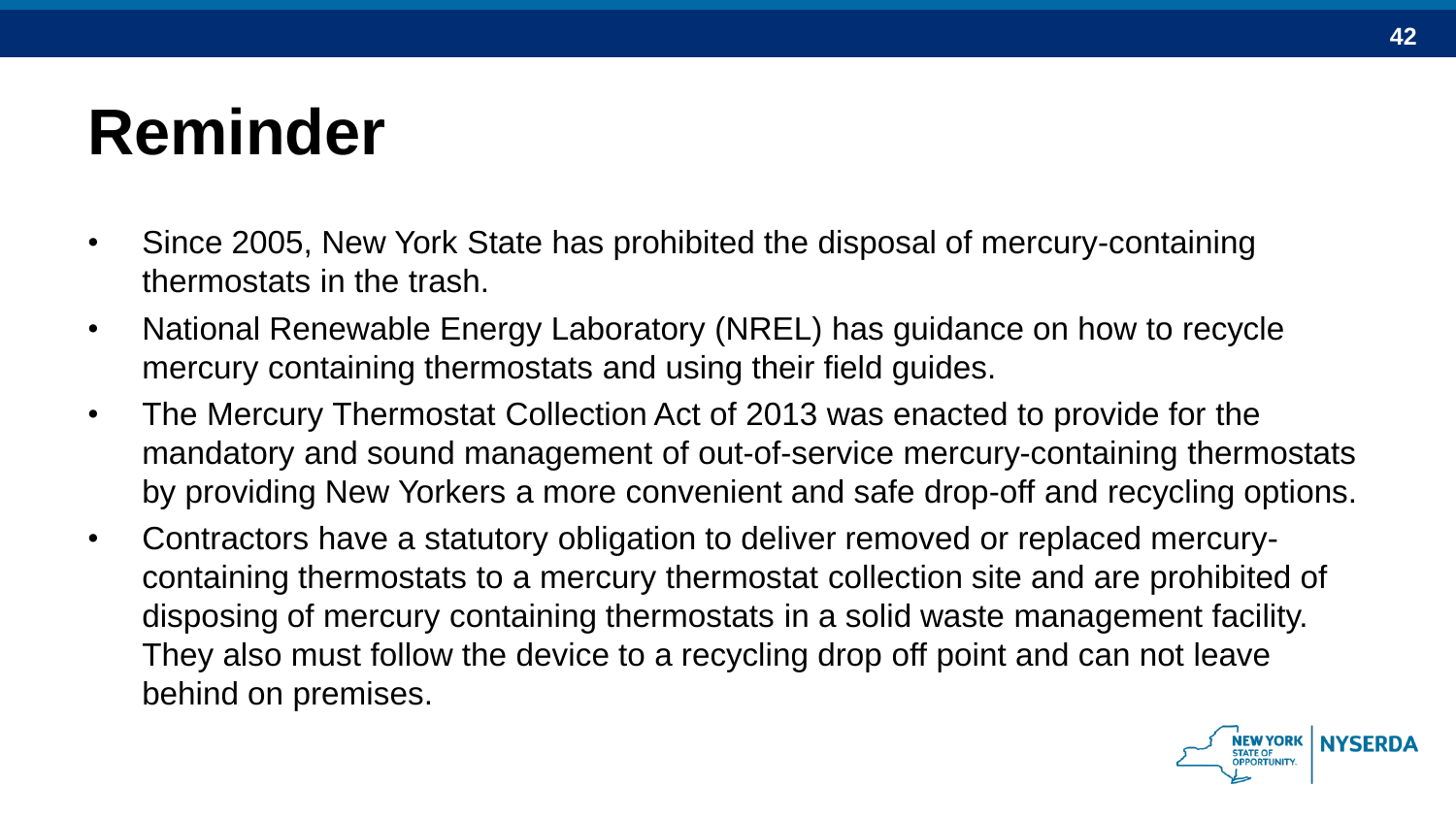### **Collection and Disposal**

- NREL Guidance: Standard Work Specification 5.3104.1b *Controls – Thermostat Replacement* and Field Guides for handling thermostats containing mercury.
- Contractors can locate authorized mercurycontaining thermostat collection sites through the Thermostat Recycling Corporation (TRC)
- Visit TRC's website: <https://www.thermostat-recycle.org/> to find a local collection site



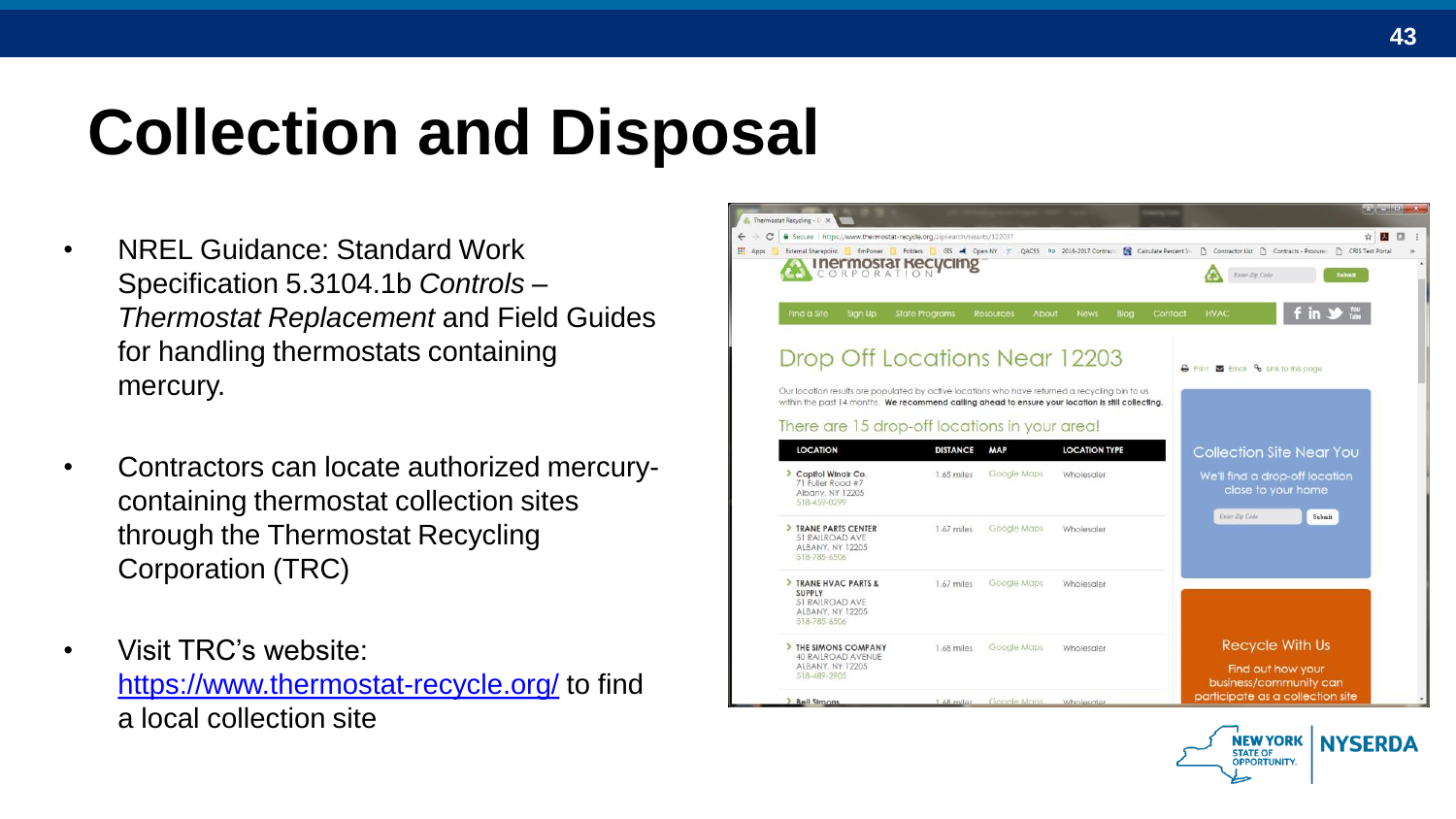### **How the Program Works**



2. Thermostats are taken to closest collection point or stored in TRC's container at job site

1. Mercury thermostats are removed from wall





4. After processing, the empty bin is returned to start the collection process again



3. When bin is filled or one year's time of accumulation, it is sent to TRC's processing facility in Port Washington, **Wisconsin** 



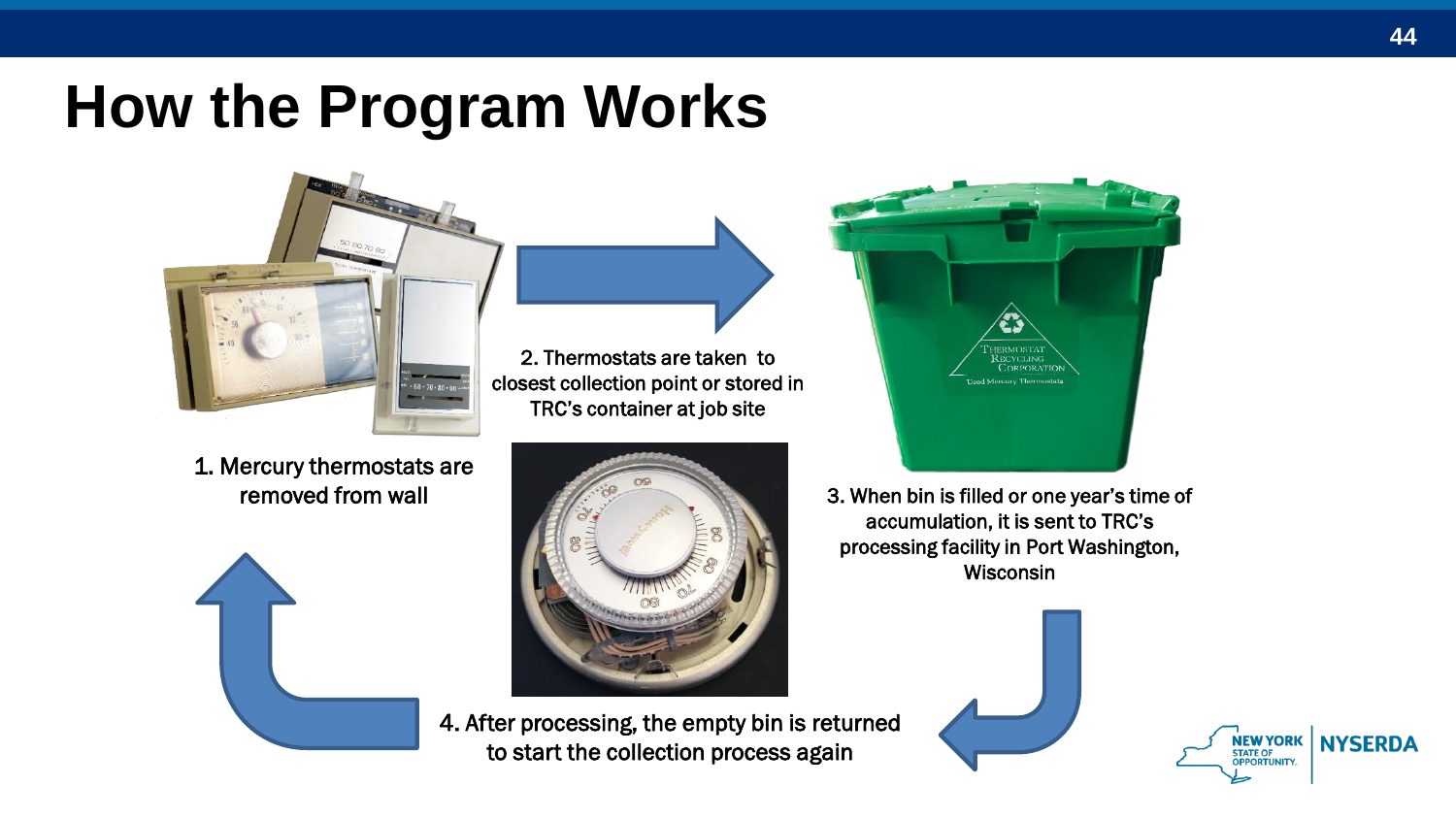# **Or, become a Collection Site**

- Businesses can be a collection site for mercury-containing thermostats
- The Thermostat Recycling Corporation assumes all recurring shipping and processing costs
- Various bin sizes available
- No charge for containers
- Visit its website: [https://www.thermostat](https://www.thermostat-recycle.org/signup)recycle.org/signup to learn more

|                    | <b>A</b> Become a Mercury Therm $\times$                                          |    |  | × |
|--------------------|-----------------------------------------------------------------------------------|----|--|---|
|                    | $\vdash \rightarrow C$   10 https://www.thermostat-recycle.org/signup/            | 17 |  |   |
| $\frac{1}{2}$ Apps | GIS 4 Open NY E .QACSS<br><b>External Sharepoint</b><br><b>EmPower</b><br>Folders |    |  |   |
|                    |                                                                                   |    |  |   |

#### Collection Site and Recycling Partner Enrollment

For collection sites and recycling partners. TRC charges a nominal one-time fee per container. Pricing varies on type of participant and state in which you operate. Click here to learn about the mandatory recycling laws in your state.

TRC assumes all recurring shipping and processing costs for the mercury-containing thermostats collected through the program. Businesses typically associated with our program include:

- . Heating and air conditioning (HVAC) wholesale distributors
- Retailers who sell thermostats in the continental U.S.
- . Municipal/County Household Hazardous Waste (HHW) facilities
- HVAC contractina businesses

#### Collection Bin Ordering and Pricing

Distributed to over 3,400 locations nationwide, TRC's large, green collection bins have become a staple of our program. However, as the program expands and collection partners' needs change. TRC has responded to both by adding a smaller receptacle to its program offerings.

#### Large Green Bins - Order Form

Since its inception, TRC has distributed large, green recycling bins to fulfill statutory requirements and accommodate high-volume collection sites. The processing of the bins allows participants to continuously reuse them. Cost: One-time \$25 fee

#### **Small One-Gallon Palls - Order Form**

TRC's small pails hold a maximum of six thermostats, making them both convenient and compliant for low-volume collection partners. Because each pail must be destroyed after processing, a new pail is automatically shipped back to program participants - each and every time. There is no additional charge for new replacement pails. Cost: One-time \$25 fee

To participate in the TRC program, simply complete either the large green bin or the small onegallon pail order form and submit to TRC by email, fax, or mail.

Fees are payable by check or credit card

VISA Newton Newton

#### **What We Recycle**